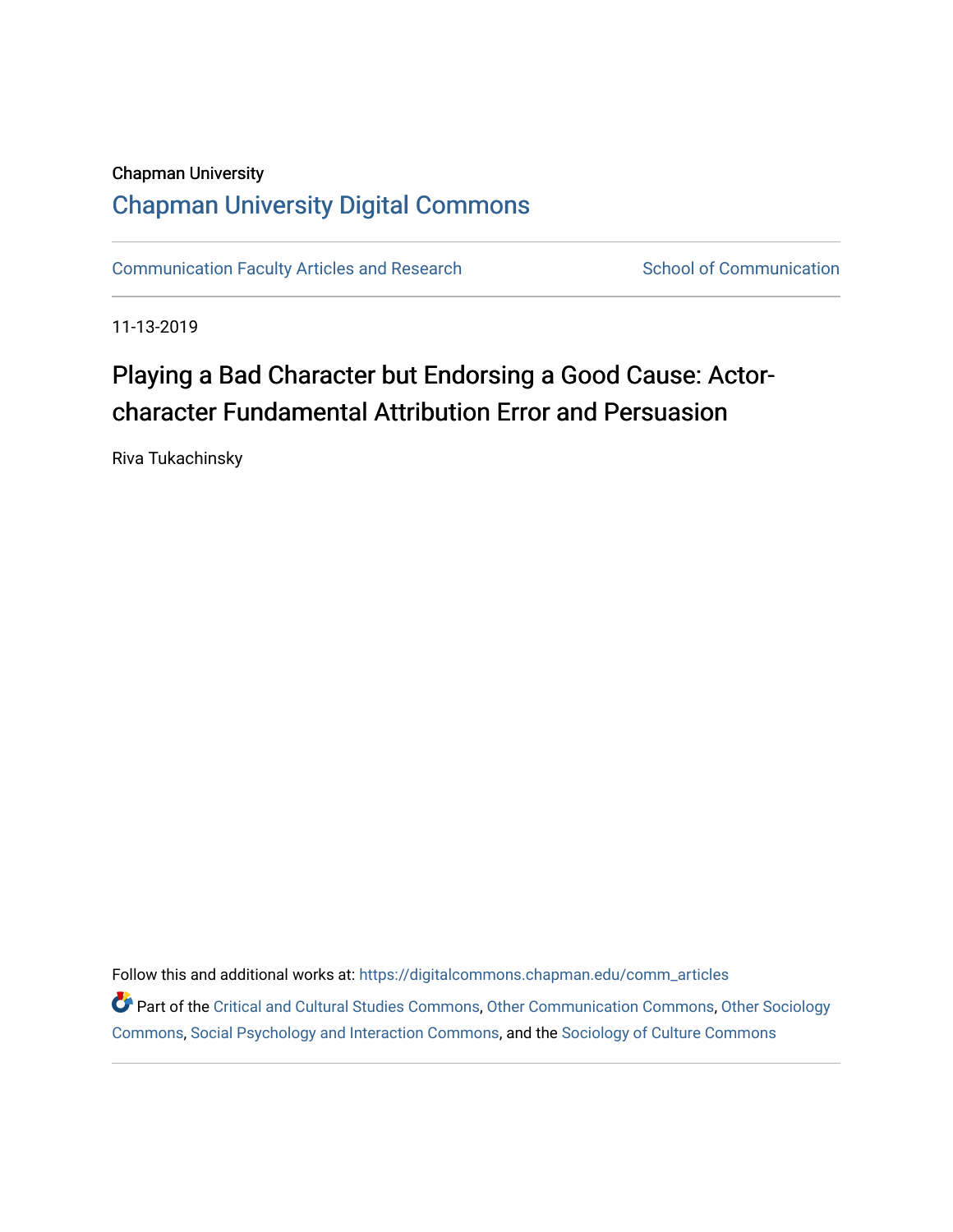### Playing a Bad Character but Endorsing a Good Cause: Actor-character Fundamental Attribution Error and Persuasion

### **Comments**

This is an Accepted Manuscript of an article published in Communication Reports, volume 33, issue 1, in 2020, available online at<https://doi.org/10.1080/08934215.2019.1691618>. It may differ slightly from the final version of record.

Copyright Taylor & Francis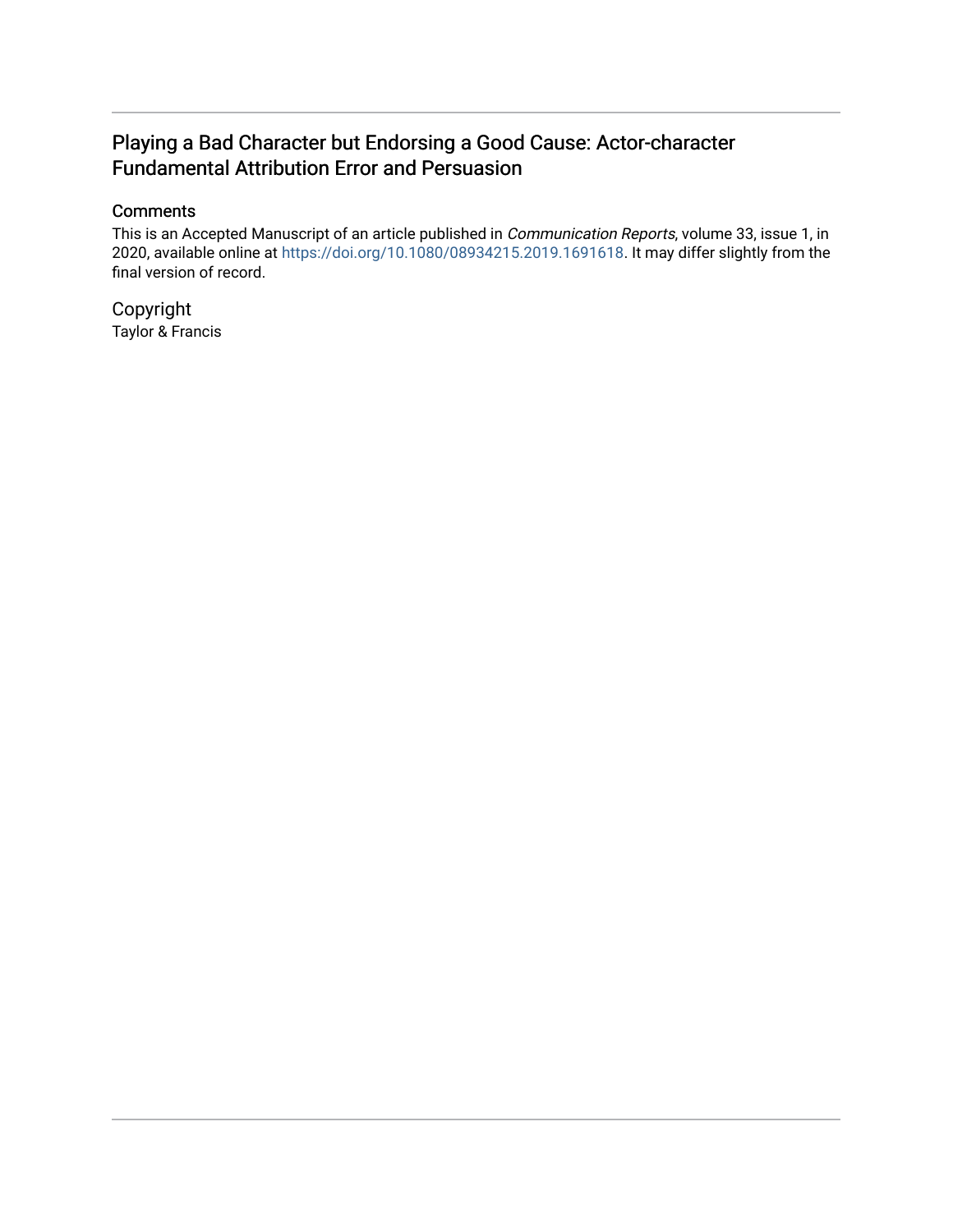### RUNNING HEAD: Actor-character FAE and Persuasion

Playing a Bad Character but Endorsing a Good Cause:

Actor-character Fundamental Attribution Error and Persuasion

Riva Tukachinsky

Chapman University

Author Note

Correspondence concerning this article should be addressed to: Riva Tukachinsky, School of Communication, Chapman University, One University Dr., Orange, 92866 CA. E-mail: tukachin@chapman.edu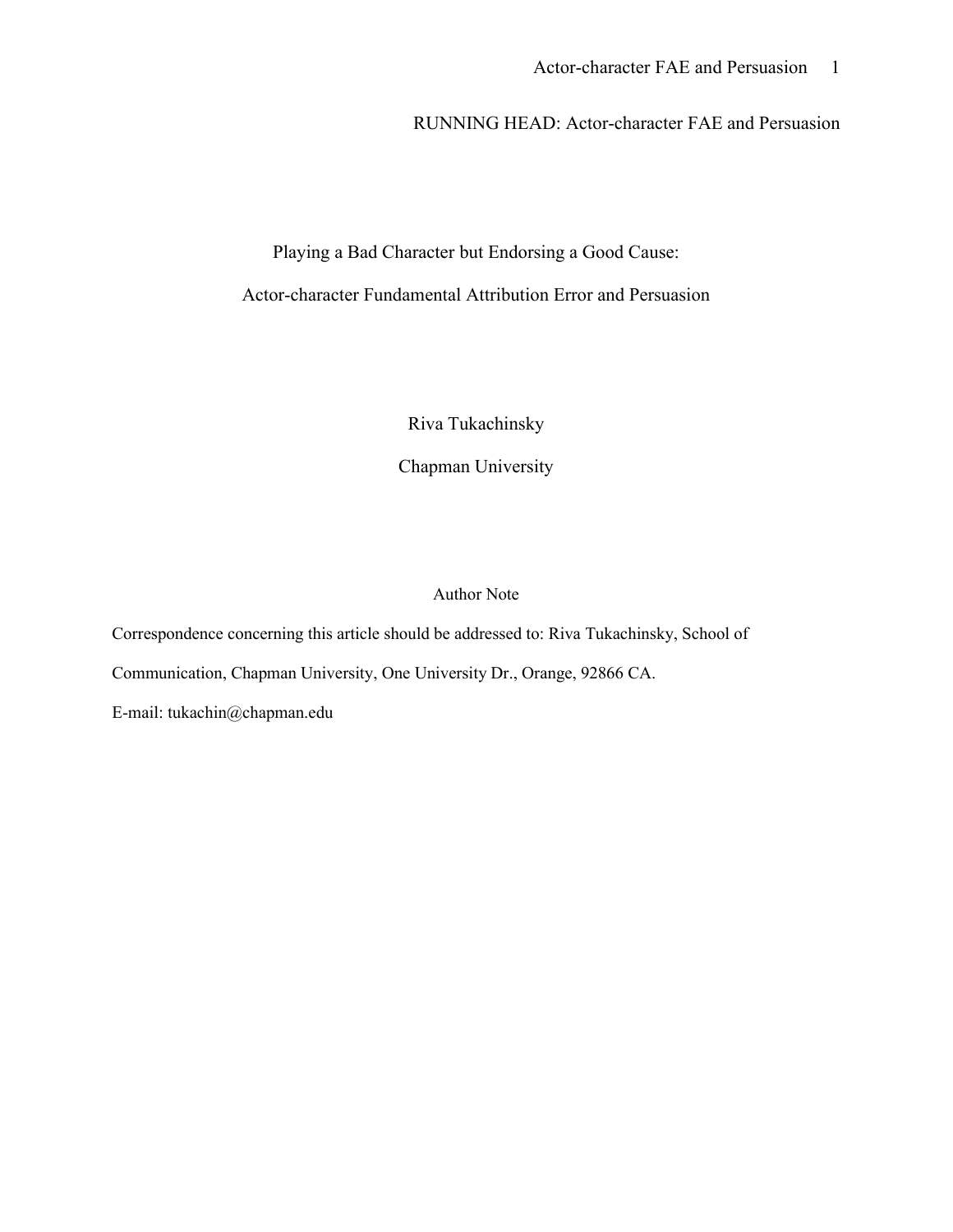#### Abstract

The study examines the implications of fundamental attribution error, wherein viewers misattribute qualities of the fictional characters onto the actors who portray them. In an experiment, individuals watched an actor playing a role of either a hero or a villain. Then, participants watched the same actor in a public service announcement. In line with the attribution theory, viewers rated the actor's personality less positively, reported weaker parasocial relationship with the actor, and listed more negative thoughts about the advertisement after exposure to the actor playing a villain.

*Keywords:* Fundamental attribution error, parasocial relationships, counterarguing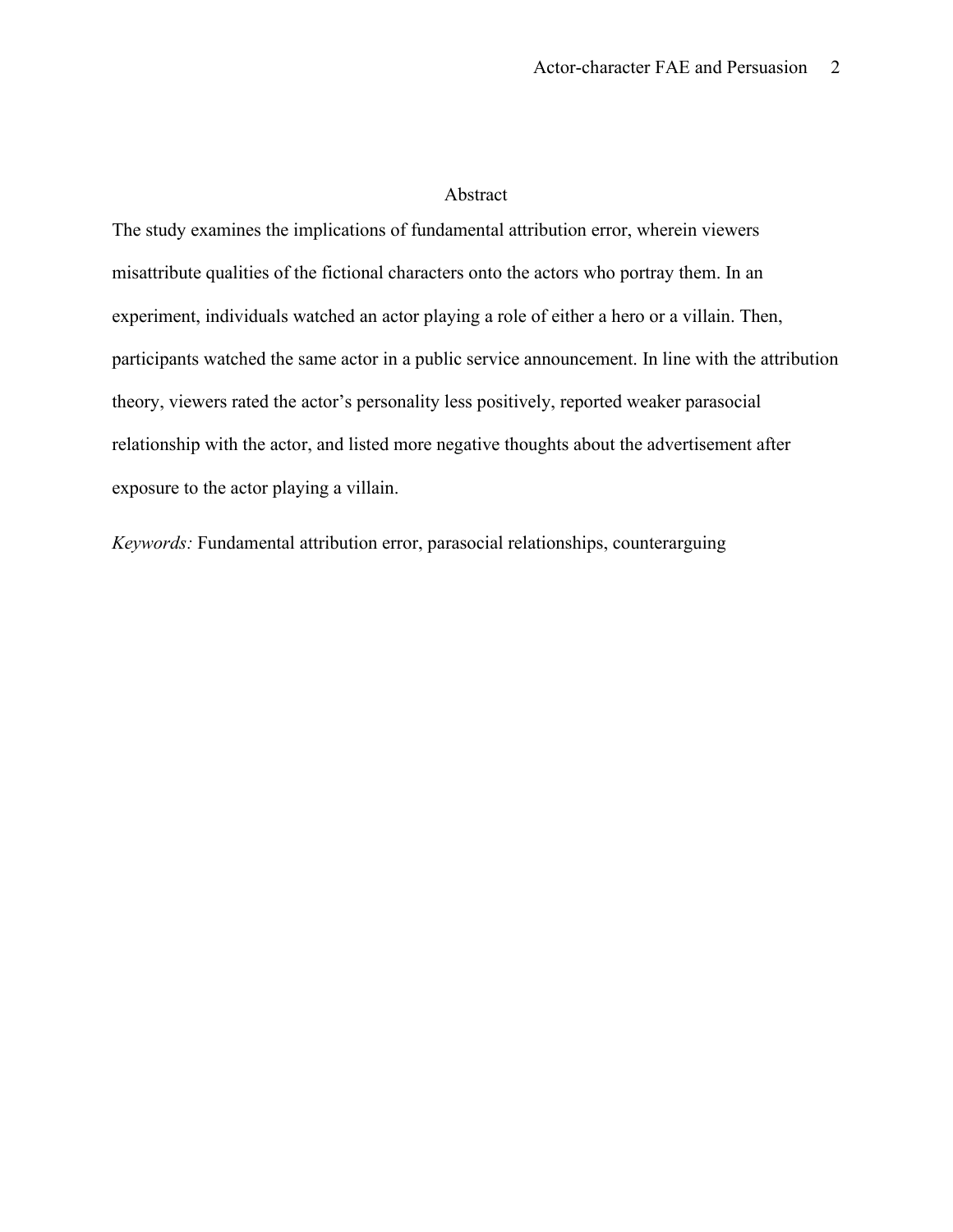# **Playing a Bad Character but Endorsing a Good Cause: Actor-character Fundamental Attribution Error and Persuasion**

Past research suggests that viewers do not always strictly maintain the distinction between actors and the fictional personalities they assume on screen. For instance, viewers hold actors accountable for attitudes expressed by them as part of portraying fictional characters (Tukachinsky, 2015); and attribute characteristics of the fictional characters to the actors that play them (e.g., Tal-Or & Papirman, 2007). The current study takes this line of research a step further by exploring whether this attribution bias can have implications for the actor's persuasiveness. Specifically, the goal of the study is to examine whether exposure to an actor playing either a hero or a villain character in a fictional movie can attenuate audiences' subsequent response to an advertisement starring the same actor.

#### **Fundamental Attribution Error and Fictional Characters**

Little is known about how discrepancies between actors and the fictional characters they play can impact viewers' perceptions of the actors and whether such incongruences have implications for persuasion. According to the fundamental attribution error (FAE) theory and research, individuals make generalizations about others' personalities based on their actions, while ignoring alternative explanations for that behavior (Ross, 1977). FAE stems from individuals' tendency to assume a correspondence between people's behaviors and their mental states (Andrews, 2001) and underplaying of the importance of situational factors (e.g., Gilbert & Malone, 1995). For example, experiments consistently found that participants tend to assume that an attitude expressed in an essay reflects the writer's actual position even though it was indicated that the author was forced to express this opinion (e.g., Gilbert & Malone, 1995; Snyder & Jones, 1974). It has been later suggested that similar perceptual biases attenuate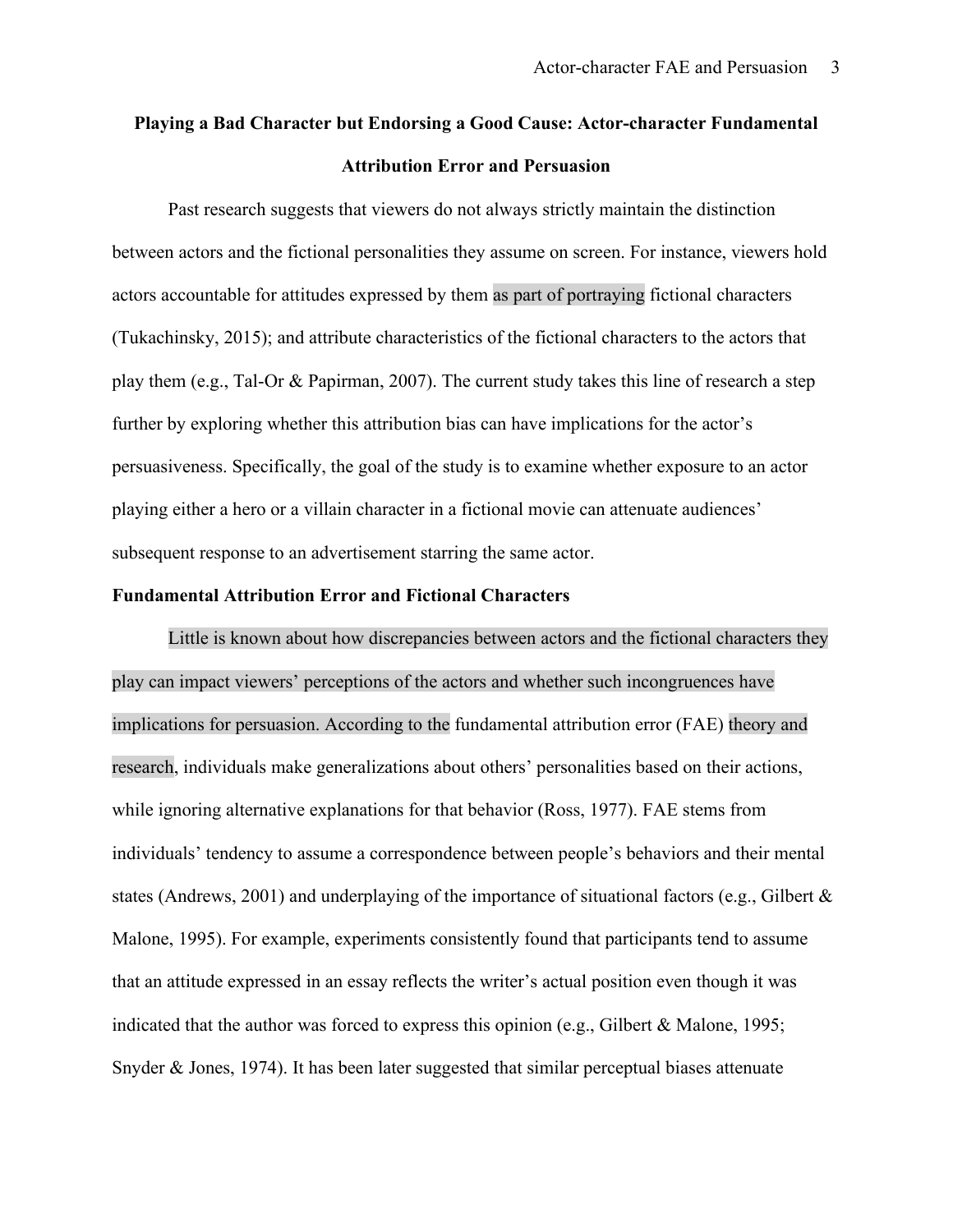viewers' inferences of actors portraying fictional characters (Fleming & Darley, 1993; Tal-Or & Papirman, 2007).

Evidently, adults are well aware of the distinction between fiction and reality and know that actors may depict personalities that substantially differ from their own real-life persona. Nonetheless, adult viewers incorporate the fictional character-based information into their schema of the actor playing the role. Specifically, viewers were more likely to rate the actor's personality in line with the behaviors of a character they play in a fictional film (Tal-Or & Papirman, 2007). The attribution error endures to some extent even if the fictional role is incongruent with prior-information about the actor's true personality (Fleming & Darley, 1993). Taken together, research suggests that viewers consider multiple sources of information about the actors across different media encounters, regardless of whether the actor plays a fictional character or represents him/herself (Tukachinsky, 2015). Whereas past research only examined the effects on actor perceptions, the current study also considers the implications of FAE for processing subsequent persuasive messages.

#### **Implications for Persuasion**

Several theoretical mechanisms explicate the potential effect of mis-attribution of character's behavior to actor's personality on persuasion in subsequent media exposure.

**Brand incongruence.** According to the match-up hypothesis, consumers expect congruence between the values represented by a spokesperson and the product being advertised (Kamins, 1990). Thus, if an actor is associated with a fictional role that is inconsistent with the values represented by the product that the actor endorses, the persuasiveness of the campaign might be undermined. Moreover, a discrepancy between the actor's actual stance and the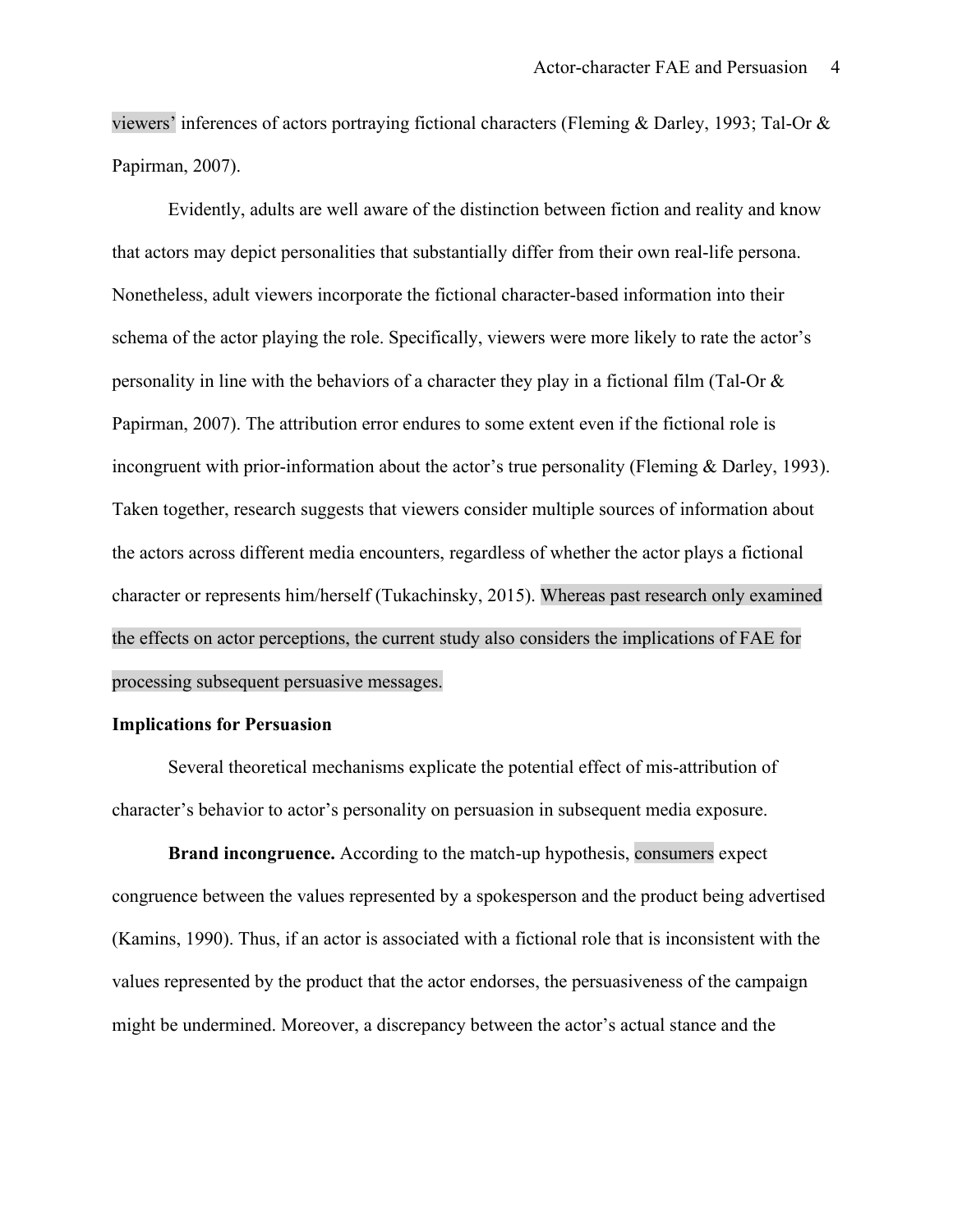position supported by their fictional character might be interpreted as hypocrisy (Tukachinsky, 2015) and possibly antagonize the viewers from the message.

The match-up hypothesis is particularly relevant when the actor plays a role of a character that negates the values, attitudes or beliefs represented by the actor in real-life. More broadly, an overall positive disposition towards the actor, rather than specific congruence dimensions, can create a "halo effect," transferring the positive affect from the celebrity to the endorsed product (Fleck, Korchia & Le Roy, 2012). Indeed, attitudes towards the celebrity are critical for the effectiveness of the celebrity's endorsement (e.g., Silvera & Austad, 2004). By extension, when viewers associate the actor with the attributes of a negative fictional character, these negative values can be subsequently projected onto the advertised product.

**Parasocial relationships (PSR).** The effect of celebrity appeal in advertising is driven, to a large extent, by viewers' PSR with the celebrity. PSR are defined as a sense of semi-friendship and psychological intimacy with liked media personalities (Moyer-Gusé, 2008). In turn, this sense of kinship can facilitate modeling and persuasion effects (e.g., Kosenko, Binder, & Hurley, 2016) at least in part because PSR reduce reactance to the persuasive message and foster compliance (Tukachinsky & Sangalang, 2016).

Media figures' misbehavior can be detrimental to this parasocial bond. For example, in considering a hypothetical scenario, college students reported that a moral or social misbehavior of their favorite media figure will impede their feelings of closeness with that media persona (Cohen, 2010). In fact, misbehaviors of a media figure was found to be more damaging to the relationship than misbehaviors of a real friend. If PSR buffer reactance, then diminished PSR should also result in a more critical response to the persuasive message.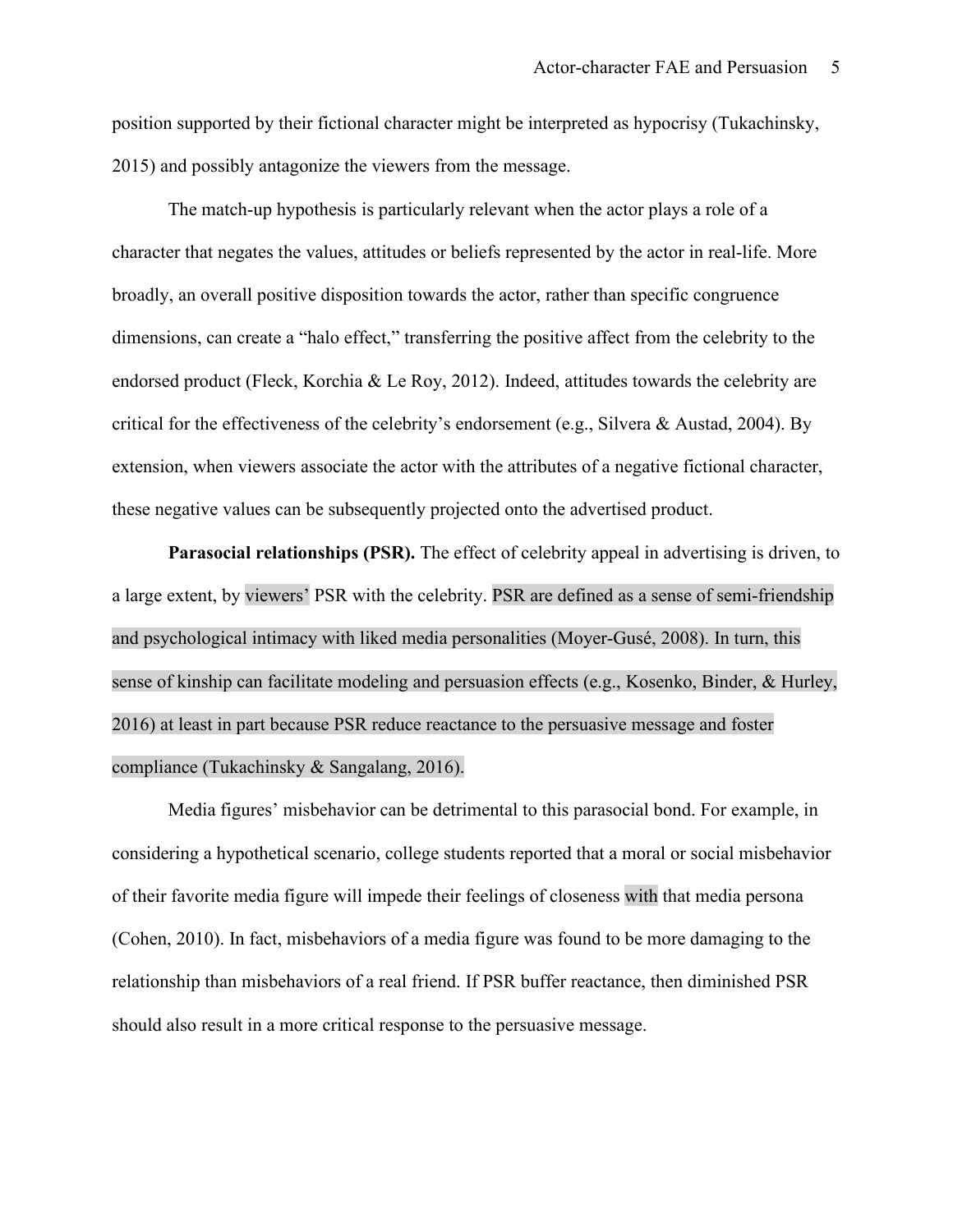Collectively, these theoretical perspectives suggest that negative information about a celebrity can damage his or her persuasiveness in another context. Indeed, experimental research revealed that exposure to information about a celebrity's misbehavior resulted in negative attitudes toward the celebrity and the endorsed brand (Edwards & La Ferle, 2009). On a macro level, media coverage of a celebrity's transgression as well as the volume of online searches for information concerning the celebrity-related scandal were negatively associated with the endorsed product's stocks performance (Knittel & Stango, 2014) and sales (Chung, Derdenger & Srinivasan, 2011). Misbehaviors that negatively impacts others are particularly likely to undermine endorsement efforts (Money, Shimp & Sakano, 2006). Perceived societal damage plays a critical role in shaping the celebrity's moral reputation, attitudes towards the celebrity, and ultimately attitudes towards the advertised brand endorsed by the celebrity (Zhou & Whitla, 2013).

Whereas past studies examined the detrimental effect of misbehavior of a liked celebrity on that celebrity's persuasive appeal, the current study expands this notion and asks whether misbehavior of a fictional character played by the actor will have a similar effect and diminish that actor's subsequent influence.

#### **The Current Study**

Bringing together notions from social psychology, marketing, and media psychology, a model of the FAE effect on persuasion is proposed. Replicating past research, it is first hypothesized that FAE leads to misattribution of *character behaviors* to *actor's dispositions*. It is then posited that once the character's negative behavior taints the perception of the actor, it will have the same effect as the anti-social behavior of the celebrity him or herself, reducing PSR and fostering counterarguing, ultimately hindering the celebrity's endorsement impact. In other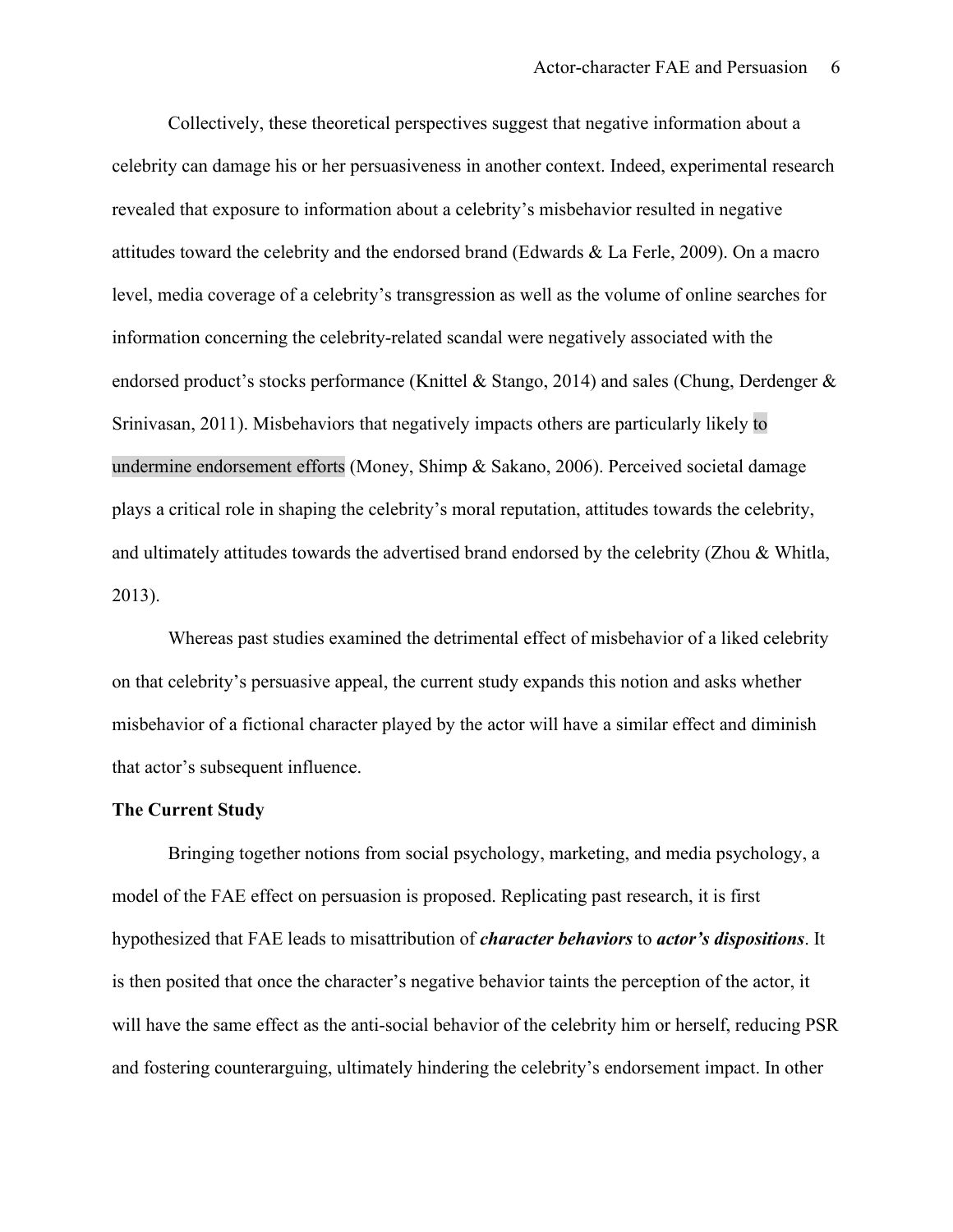words, when audiences observe the actor perform anti-social behaviors as part of the fictional character, viewers will attribute the behavior to the actor him or herself. In turn, perceiving the actor as immoral is likely to undermine that actor's subsequent brand endorsement efforts by reducing PSR with that celebrity and increasing counterarguing with the persuasive messages featuring the celebrity. Figure 1 presents the theoretical model tested.

Participants in the study watched a movie featuring an actress playing a role of either a positive or a negative character and then watched a public service announcement (PSA) featuring the same actress endorsing a charitable children's research hospital. Based on FAE theory and research, it is posited that viewers will project the attributes of the character onto the actor that plays the character. Thus, if the actor plays the role of the villain, the actor's own personality will be perceived as less positive compared to when the same actor plays a positive character (replicating Fleming & Darley, 1993; Tal-Or & Papirman, 2007). Specifically:

H1: Viewers will make less favorable attributions about the actress' personality after watching this actress playing a role of a fictional negative character compared to a fictional positive character.

It is postulated that projecting the villain character's negative attributes to the actor presents incongruence between these negative values and the values of the advertised charitable organization. Such incongruence can potentially elicit dissonant responses to the message (Tukachinsky, 2015) and hinder the advertisement's effectiveness (Kamins, 1990) as a function of a halo effect (Fleck, et al., 2012). The effect of attributions on subsequent persuasion can also operate indirectly through cognitive responses to the persuasive message (i.e., counterarguing) and through diminished PSR, thus subtracting compliance and promoting counterarguing (Moyer-Gusé, 2008; Tukachinsky & Sangalang, 2016). In sum, as a result of the halo effect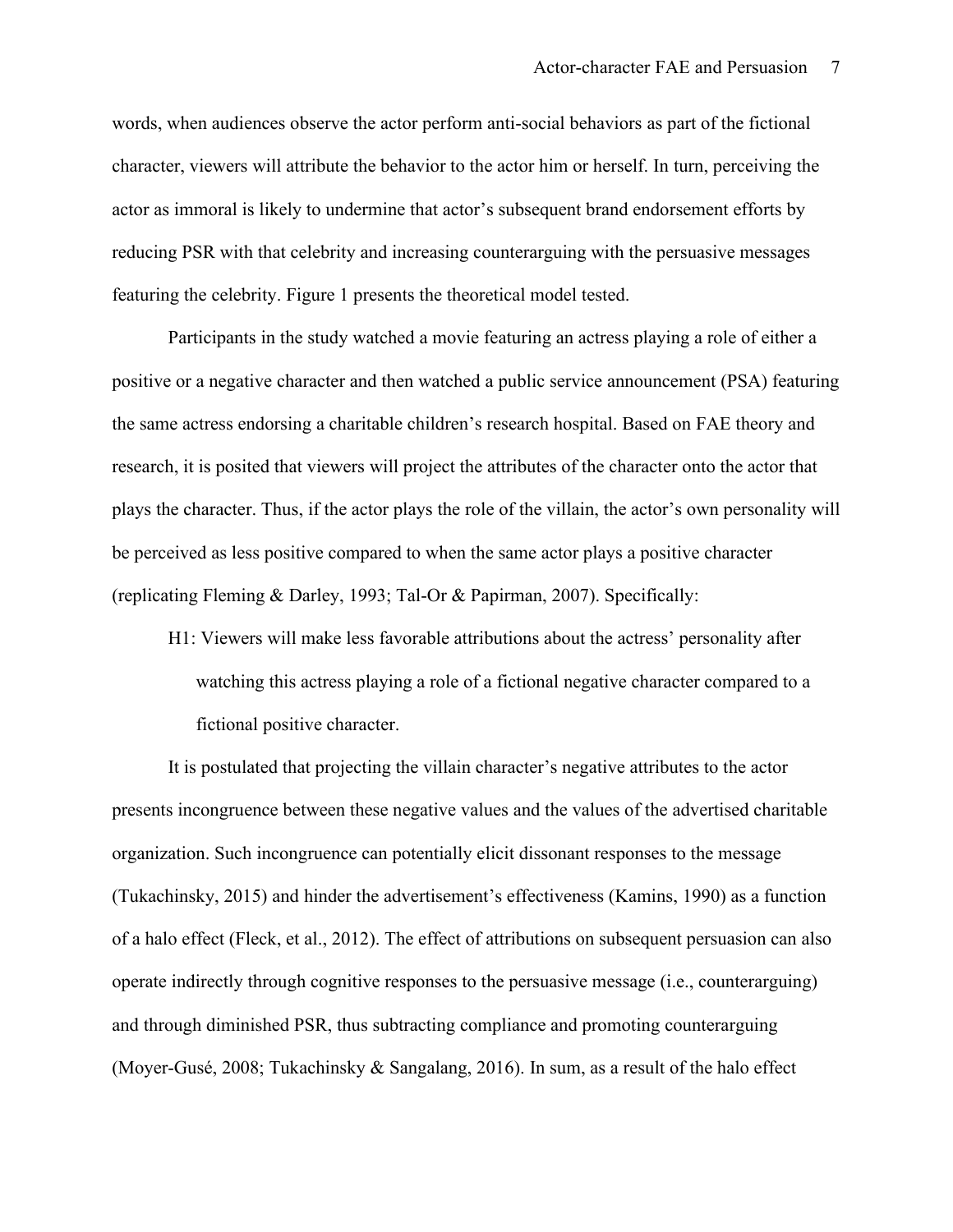projecting the negative attributes from the actor onto the persuasive message, and due to increased counterarguing and lower PSR with the actor, viewers will be less inclined to support the charitable hospital endorsed by the celebrity:

- H2: Negative attributions of the actress' personality will (a) reduce PSR with the actress and (b) increase counterarguing with the advertisement featuring that actress.
- H3: Viewers' interest in supporting the charitable hospital depicted in the advertisement will be (a) positively predicted by PSR with the actress, and (b) will be negatively predicted by counterarguing with the hospital advertisement featuring that actress.

Combining these theoretical propositions combines the theoretical mechanisms outlined in H1-H3 using a path model. Exposure to a negative character on persuasive outcome due to brand-inconsistency, such that:

H4a: Exposure to the actress playing a role of a villain character compared to a positive character will reduce viewers' support for the hospital advertised by the actress. H4b: The effect in H4a will be mediated by negative attributions of the actress and counterarguing with the advertisement.

#### **Method**

The study has been approved by the author's institution's IRB. Four to six students were scheduled at each lab session. The researcher reviewed the consent information sheet and then the participants worked individually at separate computer stations equipped with headphones. Participants were randomly assigned to one of three conditions: watching a movie featuring a negative character (*n*=50), watching a movie featuring a positive character (*n*=61), or a control condition (*n*=63) where participants were shown a photograph of the actress but did not watch a movie. After watching one of the two versions of the film (or seeing the photo in a control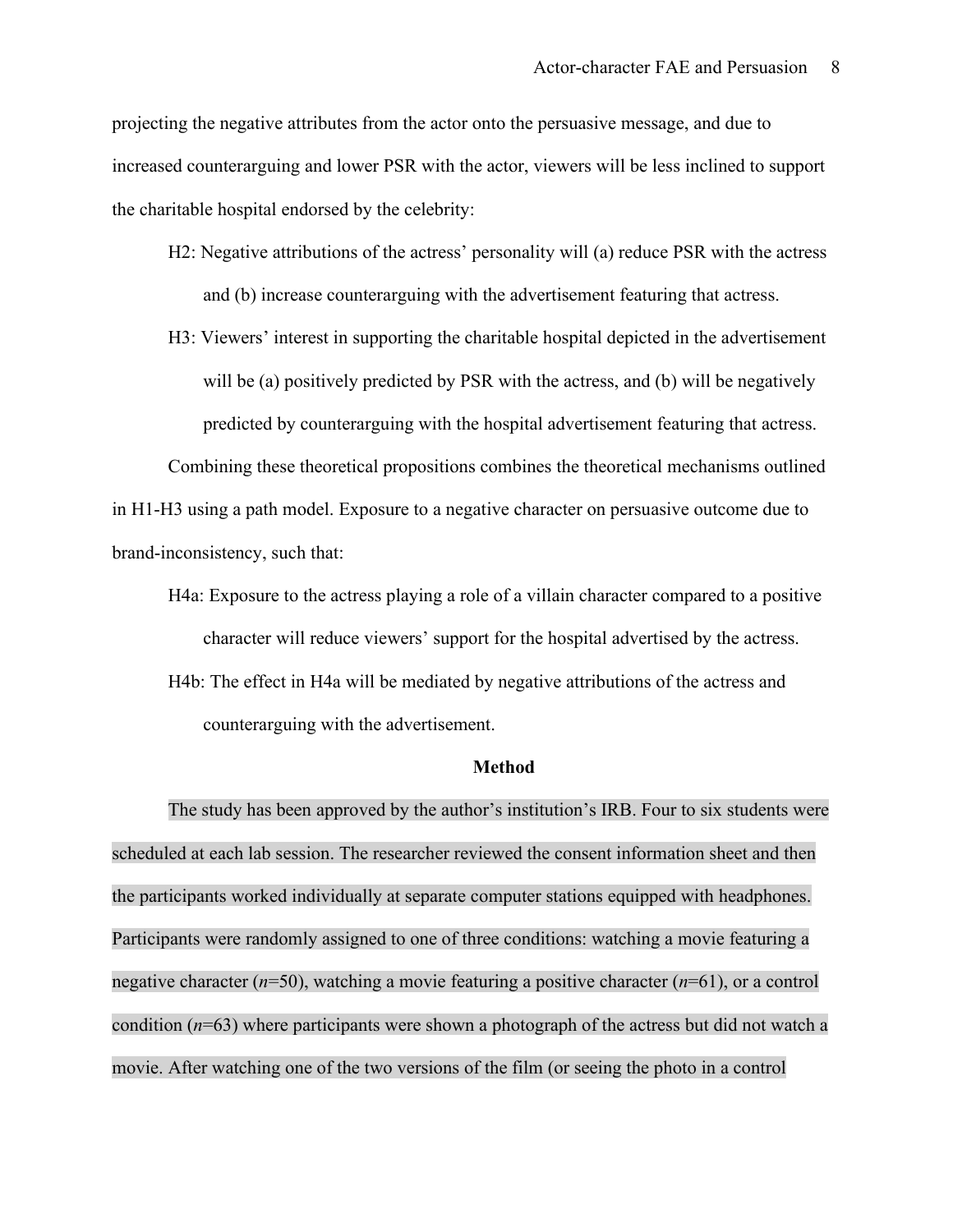condition) participants responded to questions about the actress (FAE and PSR measures and whether they knew her name and/or other work she did). Those who watched the movie also responded to other narrative-related questions (not reported here). Next, all the participants watched a public service announcement (PSA) in which that same actress endorsed a charitable children's research hospital. Participants were asked to list their thoughts (coded for counterarguing), completed measures of attitudes toward the hospital, and answered demographic questions.

#### **Sample**

Seven participants have been removed from the dataset because they did not recognize the actress and reported never seeing her in any movies or TV shows prior to the study. The remaining sample  $(n=174)$  was comprised of 75% women, aged 18-26,  $(M = 20.08, SD = 1.77)$ , 70.5% White, 12.7% Latinix, 8% Asian (the rest were Black, Native American, and "other"). The composition of participants' race/ethnicity, sex and age was equivalent across all the conditions.

#### **Stimuli**

**Positive/negative character**. The valence of the character was manipulated using scenes from the movie *Derailed* (2005) starring Jennifer Aniston. This movie has been chosen because it offered a storyline that could be used to create both the positive and negative conditions; the movie is largely unknown (indeed, none of the participants reported seeing it prior to the study); and it features an actress who has participated in philanthropic public service announcements.

Both versions of the movie ran for approximately 25 minutes and maintained a consistent theme and sequence of events, but depicted the female character as either a positive, empathyprovoking victim or as a morally repulsive villain. In the good character condition, a man and a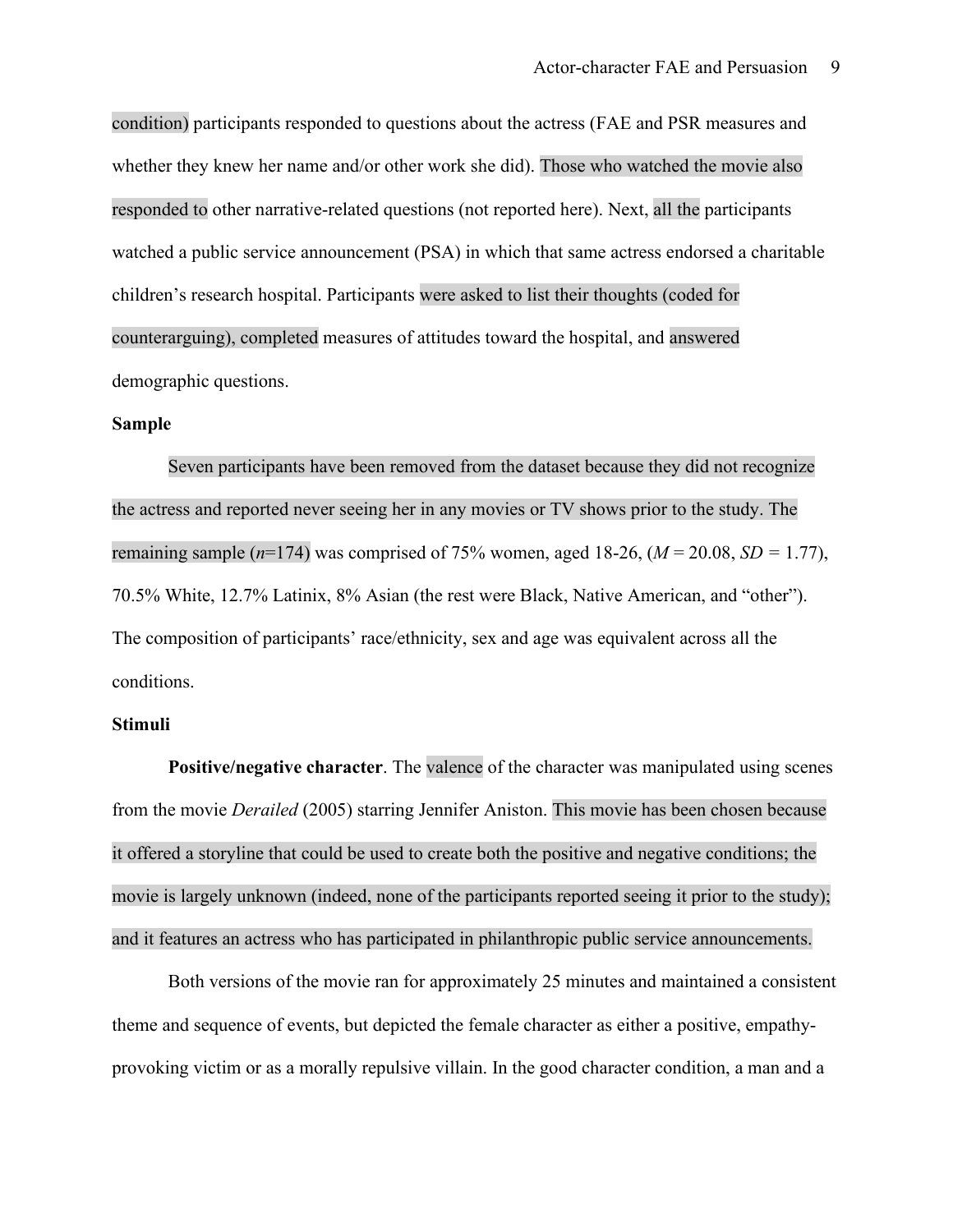woman meet on a train and become romantically involved. A stranger breaks into their hotel room, assaults and robs the man, and while the man lies unconscious, proceeds to rape the woman at gunpoint. The negative character condition includes the same scenes, but the dialogue divulges that the female character is married and has a child, thus depicting her affair as less moral. Additional scenes included only in the negative character condition reveal that the female character is not an innocent victim, but is actually part of a criminal ring. As part of a scheme, she seduced men leading them to a trap in the hotel. Then, her partner in crime (who is also her romantic partner) mugs the male victims. Afterwards, the two criminals enjoy rough sex that is intended to further induce guilt in the helpless male victim to the criminals' enjoyment.

**PSA.** Participants watched a PSA for the St. Jude Children's Research Hospital in which Aniston interacts with pediatric cancer patients and addresses the audience to solicit their support for the hospital. Thereby, the study manipulates an incongruence between the fictional role the actor plays in the negative condition and the actor's role as a spokesperson.

#### **Measures**

**Attributions about the actress' personality.** Participants were asked to identify the actress and list any movies and/or shows in which they have seen her in in the past. Then, similar to the procedures used in past research in this area (Fleming & Darley, 1993; Tal-Or & Papirman, 2007), participants were asked to make a series of judgments about the actress herself using a seven-point semantic deferential scale. The test items (good/bad, hating/loving, and evil/kind) were embedded within a list with foil items (e.g., "punctual"). The responses were averaged and scaled such that higher figures represent attribution of more positive traits (*M* = 5.70,  $SD = 1.42$ , Cronbach's  $\alpha = .94$ ).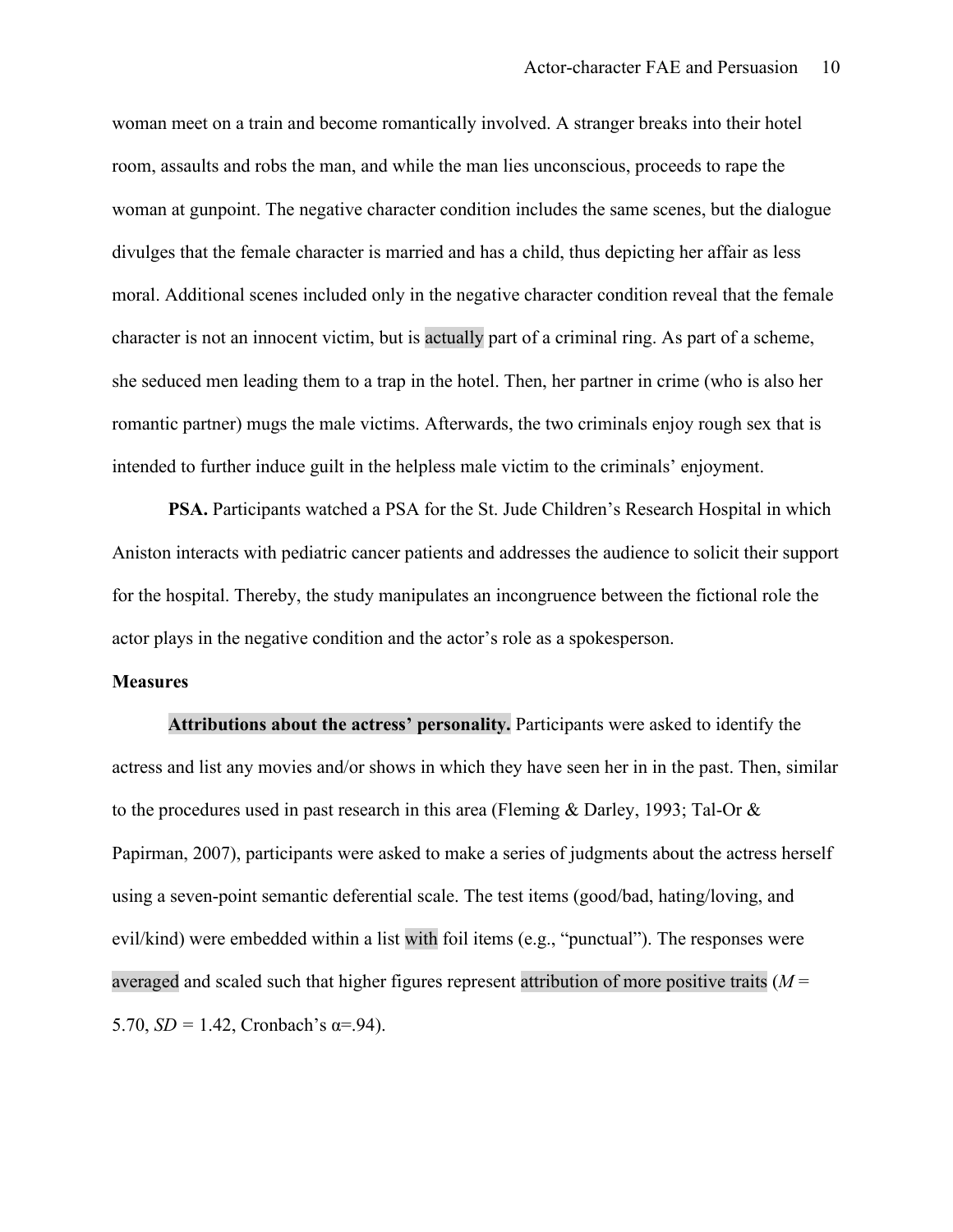**PSR.** Parasocial engagement with the actress was assessed using an adaptation of the parasocial friendship scale (Tukachinsky, 2010) that taps into a sense of intimacy and liking of the media figure (e.g., "I could disclose a great deal of things about myself to Jennifer Aniston" with responses averaged across items  $M = 4.65$ ,  $SD = 1.19$ , Cronbach's  $\alpha = .88$ ). This scale specifically captures relational (rather than interactional) aspects of parasocial experiences (Dibble, Hartmann, & Rosaen, 2016).

**Counterarguing.** Following procedures typical to studies investigating elaboration and counterarguing (e.g., Niederdeppe, Kim, Lundell, Fazili & Frazier, 2012), after watching the PSA, participants were instructed to list the thoughts they had while watching the PSA. Respondents were provided with response boxes to list up to 10 thoughts (*M*=4.01, *SD*=1.98, Cohen's Kappa  $= 1.0$ ).

The thoughts were then coded by two trained coders. The training was conducted on thought listings on a different sample and then 15% of the final sample was coded by both coders to ensure continued reliability. Only eight thoughts were related to the *issue,* evaluating the attitude object and the arguments made in the commercial, (e.g., "I like that the children don't have to pay for their treatment in the hospital"). Four thoughts were *tangentially related to the message* (e.g., "my sorority fundraised for St. Jude"). Almost all of the thoughts were coded as *meta-narrative* thoughts evaluating the commercial narrative and its impact (e.g., "Jennifer Aniston has a very sweet interaction with the kids") (Cohen's Kappa = .91).

Issue-related and meta-thoughts were coded for counterarguing. *Pro-message* thoughts conveyed overall positive evaluation of the message or the attitude object (e.g., "Jennifer Aniston sincerely tries to help"). Conversely, *anti-message* thoughts expressed criticism of some aspect the message, its effectiveness, quality or authenticity (e.g., "Jennifer Aniston just does it for the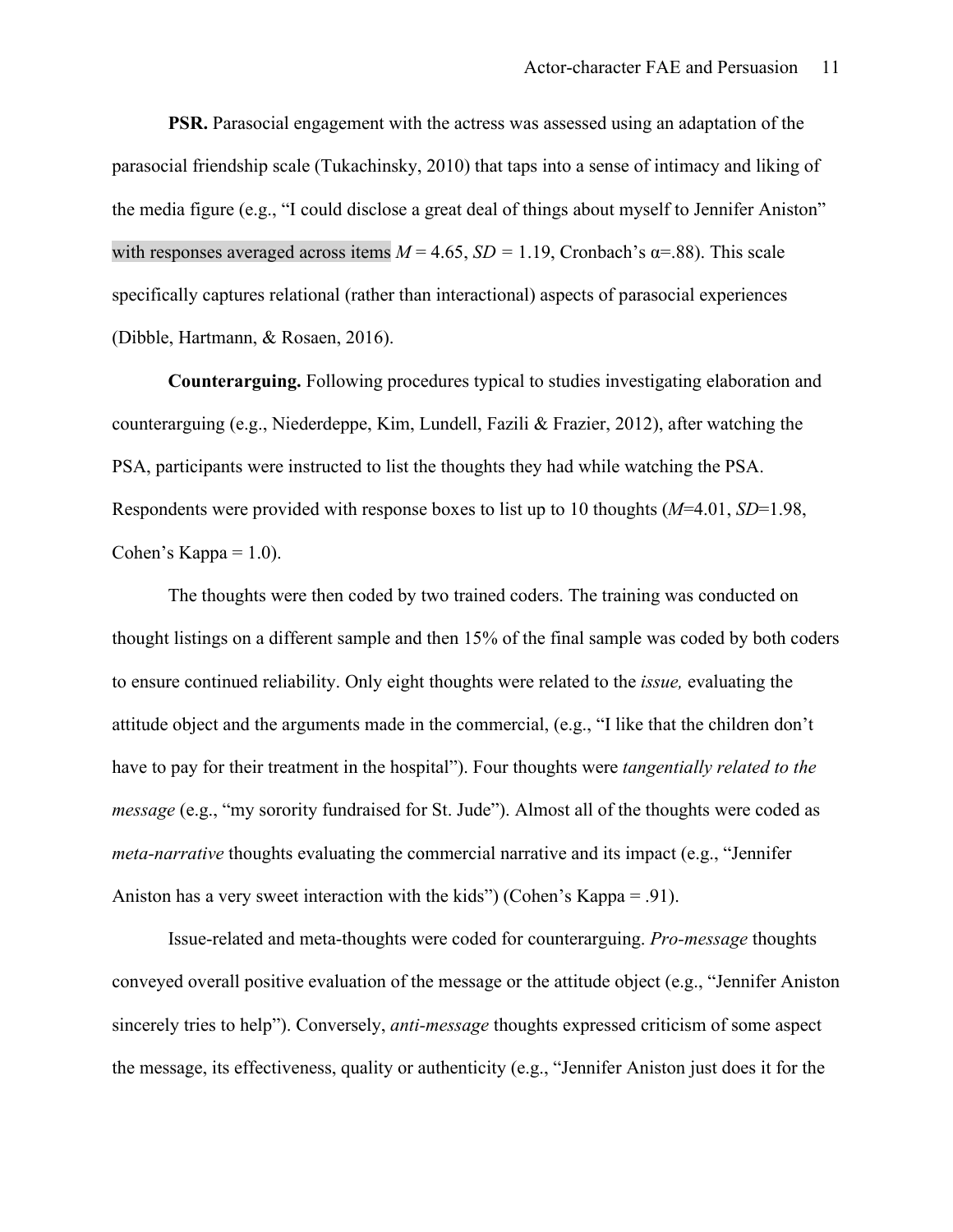money", "the commercial was cheesy"). Finally, thoughts were coded as neutral if they reiterated the content of the advertisement without making any positive or evaluative inferences (e.g., "Jennifer Aniston appears in the commercial") (Cohen's Kappa = .90). For the current analyses, the number of anti-message thoughts listed was used as a measure of counterarguing (*M=*.62, *SD =* .96).

**Support for the hospital.** Persuasion by the commercial was assessed using mean agreement on a 7-point scale with four items, such as "I would consider donating to St. Jude Hospital" ( $M = 5.93$ ,  $SD = .71$ , Cronbach's  $\alpha = .79$ ).

**Past PSA exposure.** While none of the participants recalled ever seeing the movie prior to the study, a considerable number of participants recalled seeing the PSA in the past. Some 44% of the participants in the control condition reported seeing the PSA compared to 29-30% of the participants in the experimental conditions (29-30%). Given this discrepancy, past PSA exposure was dummy coded  $(1 = yes \text{ vs. } 0 = no)$  and used as a control of counterarguing with the PSA and attitudes towards the hospital.

#### **Results**

Preliminary results of an ANOVA comparing endogenous variables by condition are presented in Table 1. As shown in the table, compared to viewers exposed to a positive character or participants in the no-exposure control group, those who watched the actress playing a role of a negative character reported lower PSR with that actress and made less favorable attributions about her. Viewers of the villain clip also reported more counter-message thoughts. There was, however, no significant difference in their attitudes towards supporting the hospital.

A path analysis using Amos 24.0.0 was used to examine the effect of condition (dummy coded with the control condition serving as the reference group) on attributions about the actress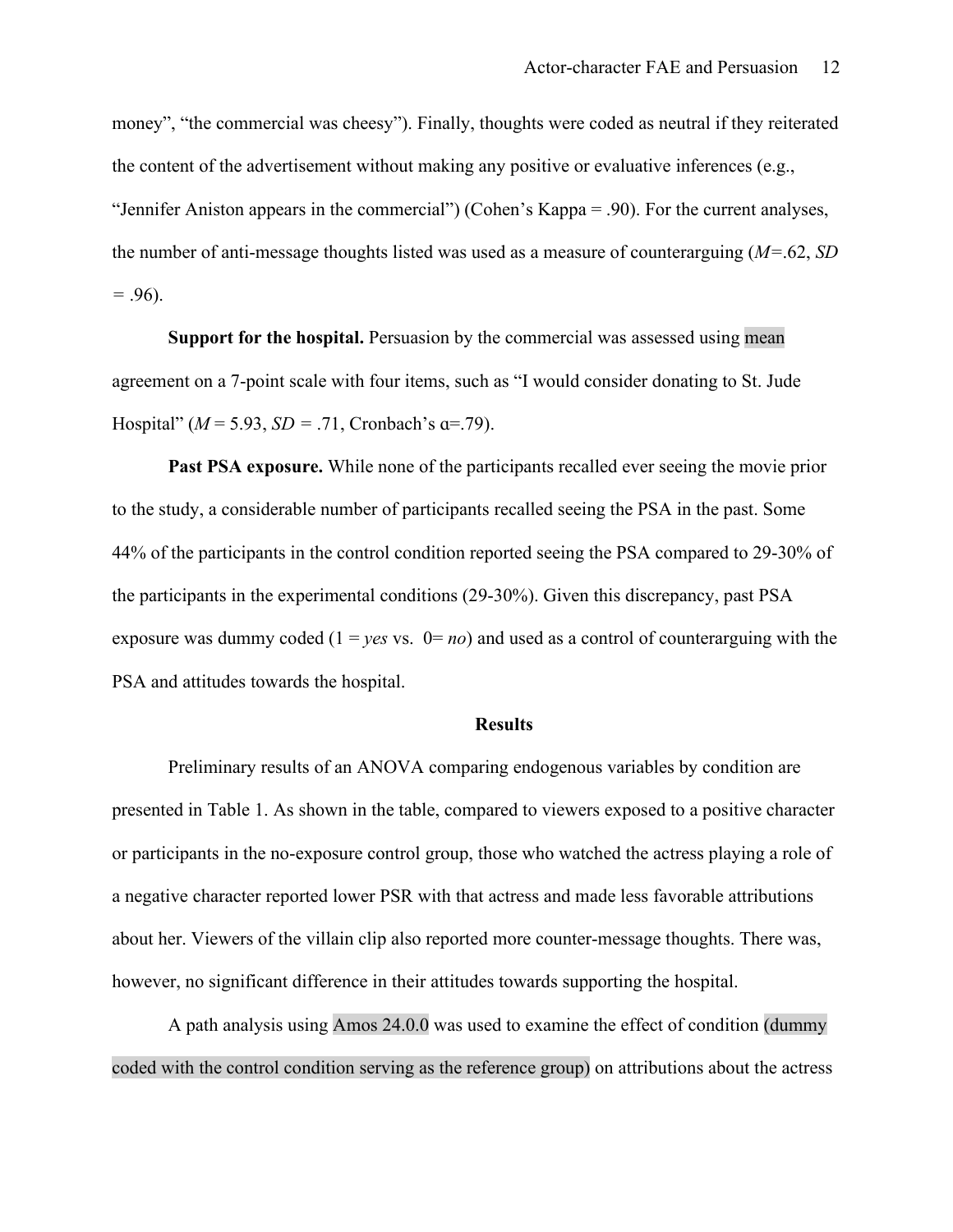(H1), the effect of attributions on PSR and counterarguing (H2), and the effect of these responses on support for the hospital (H3). Then, bootstrapping with 95% C.I. was used to compute indirect effects of condition on support for the hospital are examined (H4).

The model fit indices  $(\chi^2(7)=6.60, p=.47, \chi/df=.94, CFI=1.00, NFI=.97, RMSA=.00[.00-1.00, KSI=0.00]$ .09]) exceed the threshold for a good fit  $(\gamma/df \le 2, \text{RMSEA} \le 0.05, \text{CFI} > 0.9, \text{NFI} > 0.95, \text{Kline}, 2005).$ Exposure to the actress playing a positive character did not attenuate the attributions about the actress ( $\beta$  = .01, *p* = .98). However, in line with the prediction in H1, exposure to the actress in a villain role significantly reduced favorable attributions ( $\beta$  = -.47,  $p$  = .01). Next, in line with the predictions in H2, positive attributions about the actress increased PSR ( $\beta$  = .57, *p* = .01) and marginally reduced counterarguing ( $\beta$  = -.16,  $p$  = .049). In turn, as predicted in H3 counterarguing with the PSA reduced support for the hospital ( $\beta$  = -.17, *p* = .039) whereas PSR had a significant positive direct effect on support for the hospital ( $\beta = .34$ ,  $p = .01$ ).

Finally, H4 suggested that the character's valance will have indirect effect on support for the hospital through attribution, PSR and counterarguing. Exposure to a negative character did have a significant indirect on PSR ( $\beta$  = -.27, *p* = .01) and counterarguing ( $\beta$  = .08, *p* = .01). However, contrary to the hypothesis, the indirect effect of exposure to a negative character on hospital support was not significant ( $\beta$  = -.04, *p* = .34).

#### **Discussion**

The study examined whether exposure to an actor playing either a positive or a negative fictional character can attenuate viewers' perceptions of the actor and reduce persuasion from subsequent messages featuring the actor as a spokesperson. The results of the experiment offer a novel replication of prior research on FAE in the context of media (Fleming & Darley, 1993;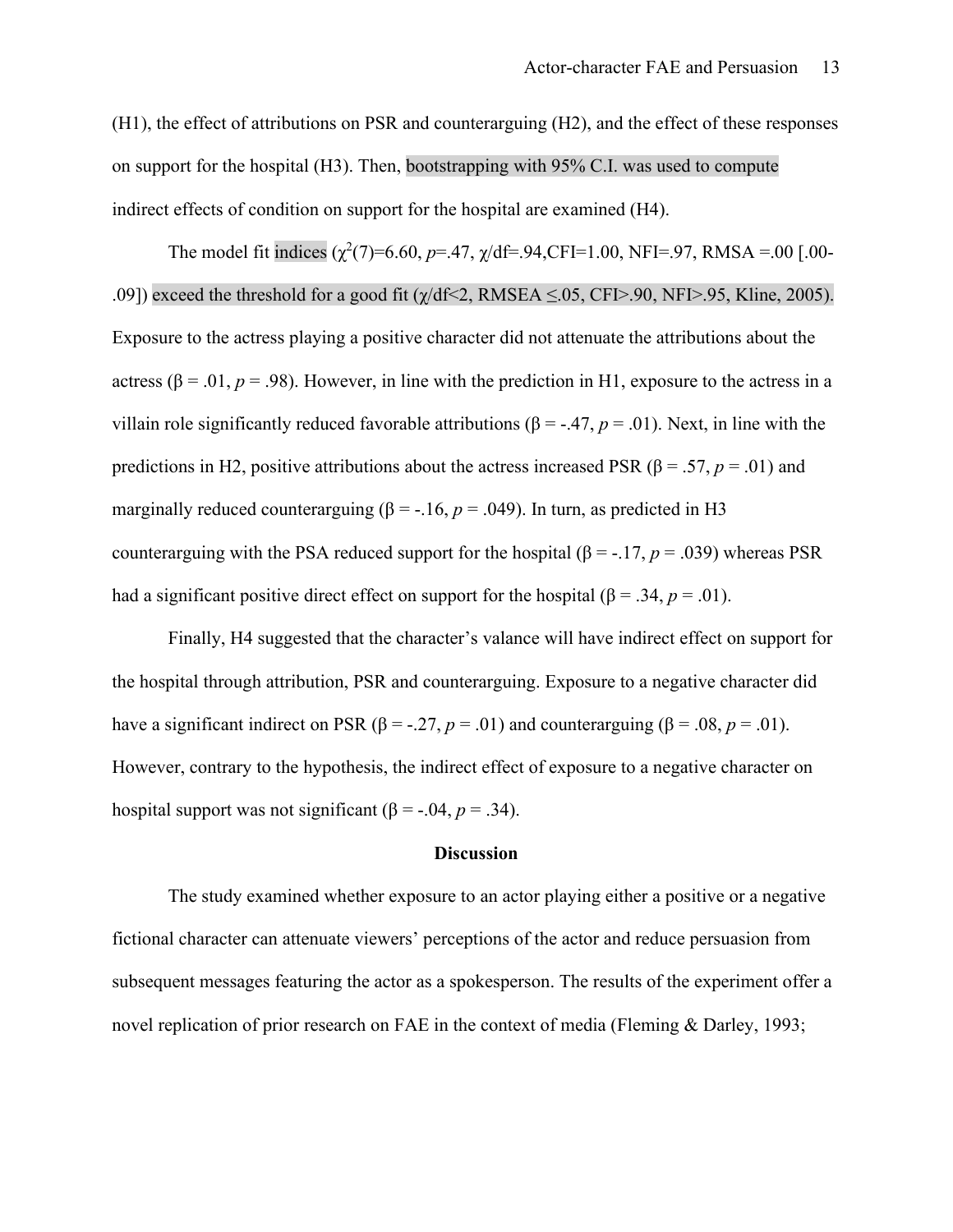Tal-Or & Papirman, 2007). In line with the FAE theory, viewers' perception of the actress' personality was tainted by seeing her portray a villain in a fictional film.

Next, the study extends past theory and research. While previous studies only examined the effects on perception of the actor, the current study demonstrates that FAE carries over to counterarguing with a philanthropic message delivered by the actress (e.g., thinking that the actress is not authentic and is only representing the hospital for the money). These findings also resonate with the affective disposition theory (Raney, 2004), demonstrating knowledge of the actor and the character can inform each other in forming dispositions and guiding expectations and comprehension of media messages. The study, thus, merges two seemingly distinct bodies of literature on processing fictional entertainment and the mismatch hypothesis in marketing research, uncovering the interdependence between perceptions of the actor and the roles they play as viewers use character-information to subsequently counterargue with the spokesperson (e.g., stating the actress is not genuine).

Moreover, that FAE weakens PSR with the actress expands understanding of how PSR are formed and maintained. Anecdotal evidence shows that viewers' parasocial relationships with actors are intertwined with their knowledge of the characters (e.g., viewers referring to an actor as a doctor because of his part in a television hospital drama, Tukachinsky, 2010); however, the current findings offer concrete insights into the process by which this confusion occurs and how it feeds into the relationship with the actors themselves.

Some of the study results were unexpected. Surprisingly, there was no direct or indirect effect of condition on persuasion. A closer examination of the data reveals that (contrary to the halo effect), the direct path between positive attributions and hospital support was negative and not significant ( $\beta$  = -.14,  $p=22$ ). This may suggest a suppression process through some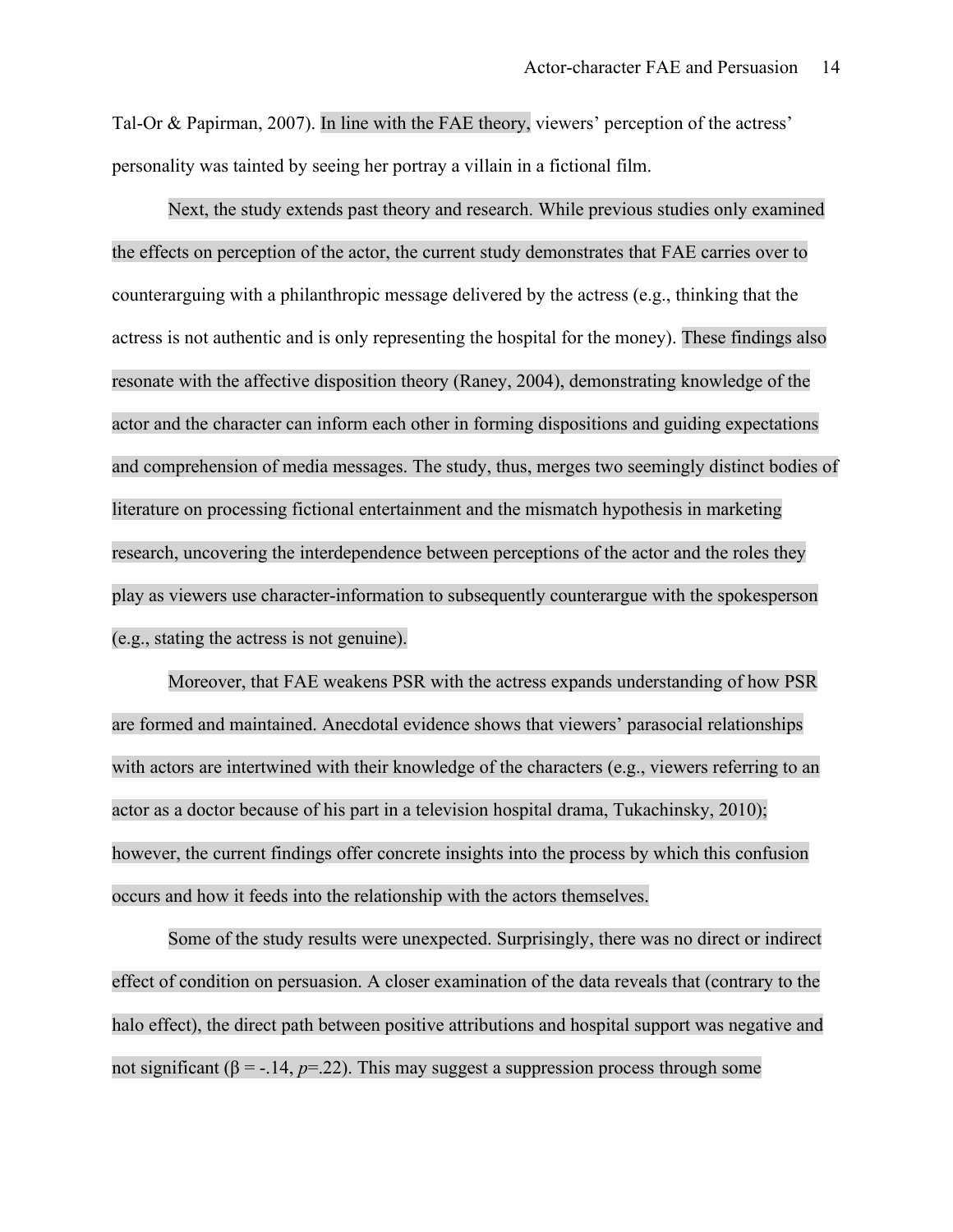unmeasured mediator, such as negative affect or eudemonic enjoyment. This interpretation of the data suggests that while negative attributions about the actress promote counterarguing and reduce PSR (thus reducing compliance with the PSA), exposure to a malicious character can also create a need to compensate for this evilness by engaging with the philanthropic cause. Perhaps, unexpectedly, as viewers feel bad and reflect on the human condition, they have an urge to act more altruistically, though this urge is undermined by counterarguing and lower PSR. Such simultaneous opposing forces, in turn, can explain the lack of significant indirect effects of exposure to the villain movie on attitudes toward the cause. To fully unpack the complexity of the effects of attributions, it is vital for replication to examine affect and eudemonic enjoyment as suppressors of the effects of counterarguing and PSR.

In addition to expanding FAE theory, the study contributes to the field more broadly. First, media effects research typically focuses on the effect of a single message at a time. However, the current study demonstrates that the same persuasive message can work differently depending on the context of other messages surrounding it. Thus, rather than treating viewers' prior encounters with the actor as a control variable, it is valuable to examine the interactive effects of these different experiences.

Second, the study poses potential implications for strategic communication practitioners and talent managers. If fictional roles performed by the actor can have detrimental effect on the PSR with the actor and increase counterarguing with them as a spokesperson, perhaps the nature of fictional roles should be taken into consideration when seeking celebrity endorsement. For instance, conceivably, celebrity endorsement should be deemed less desirable if the popular and acclaimed actor becomes associated with a role of a villain. In the same vein, the actors may be mindful of how the choices of roles they pick can come at the cost of their endorsement power.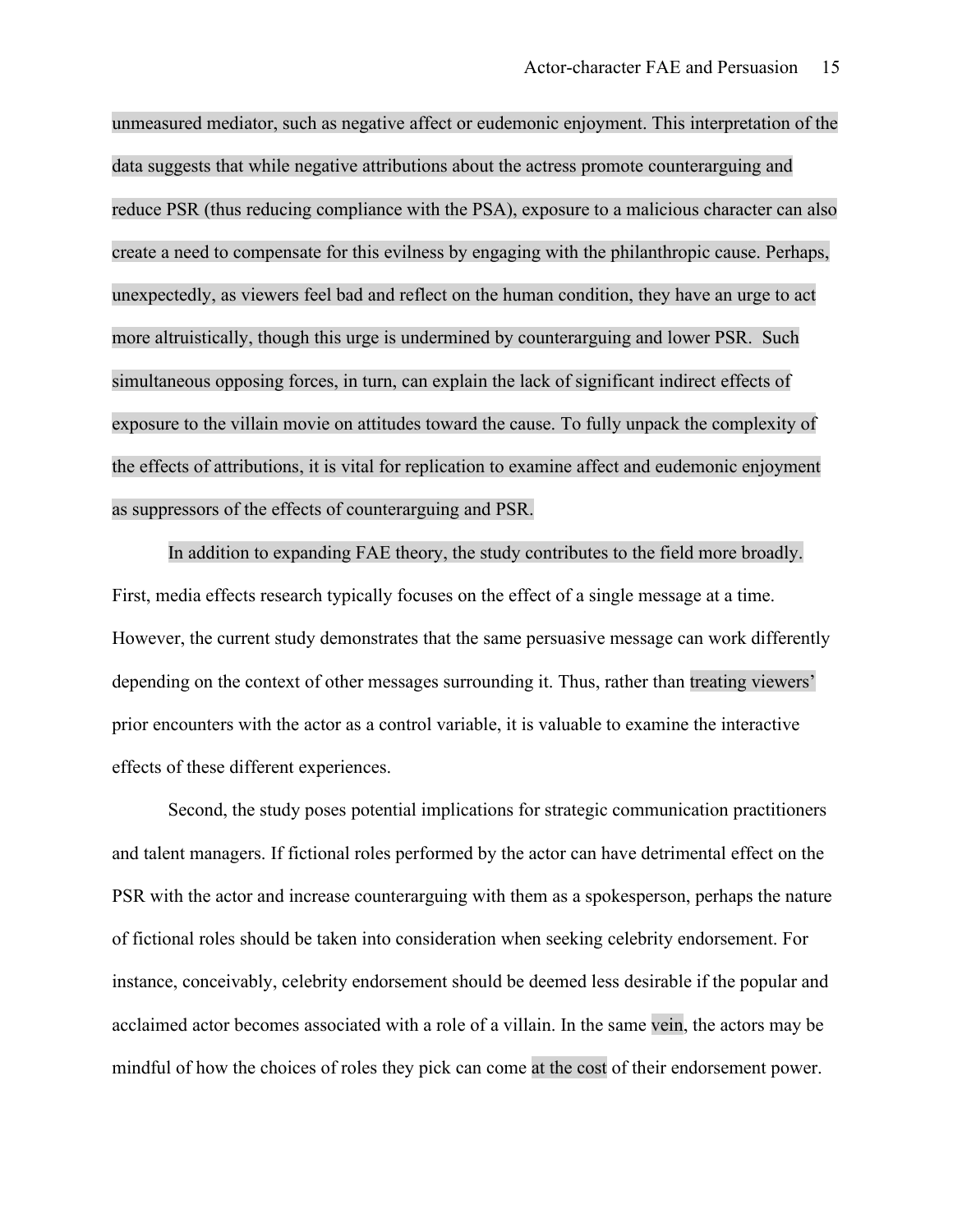#### **Study Limitations and Future Directions**

Additional replications and design variations for boundary-testing are needed to further validate and explicate the findings of the current study. First, the current study uses a wellknown and liked actress. It would be valuable to see how the results might be different without prior familiarity with an actor. Since the actress used in the present study is typically associated with playing positive, likable characters (which would be consistent with the persuasive message), it is logical to assume that using an unfamiliar actor would have yielded even stronger effect sizes. Thus, the single exposure to a villain role trumping prior dispositions adds to the strength of the study findings, but does not reveal the full potential of this effect.

Second, it would be beneficial to replicate these results with a range of media stimuli. To our knowledge, this study is the first to demonstrate FAE in actor-character congruence impacting persuasion and more research is needed to advance a more nuanced understanding of this effect. For example, conceivably, non-significant effects on persuasive outcomes resulted from participants' overall high support for the philanthropic cause. A controversial topic could perhaps offer a more definitive test. Moreover, in the current study, the actor-character (in)congruence was manipulated broadly as a generally positive/negative personality. However, it would be important to replicate this question in the context of a specific controversial attitude object. Presumably, if an actor publically takes a stand on a social issue (e.g., gun control), but plays a fictional character in a narrative that promotes the opposite stance (gun rights), that role will likely paint the actor as a hypocrite and compromise the actor's persuasive potential. Furthermore, it would be interesting to examine how these effects translate to other contexts of contradictory information about the actor (e.g., media reports about the actor vs. the actor's own statements on social media). Arguably, if viewers incorporate clearly fictitious information into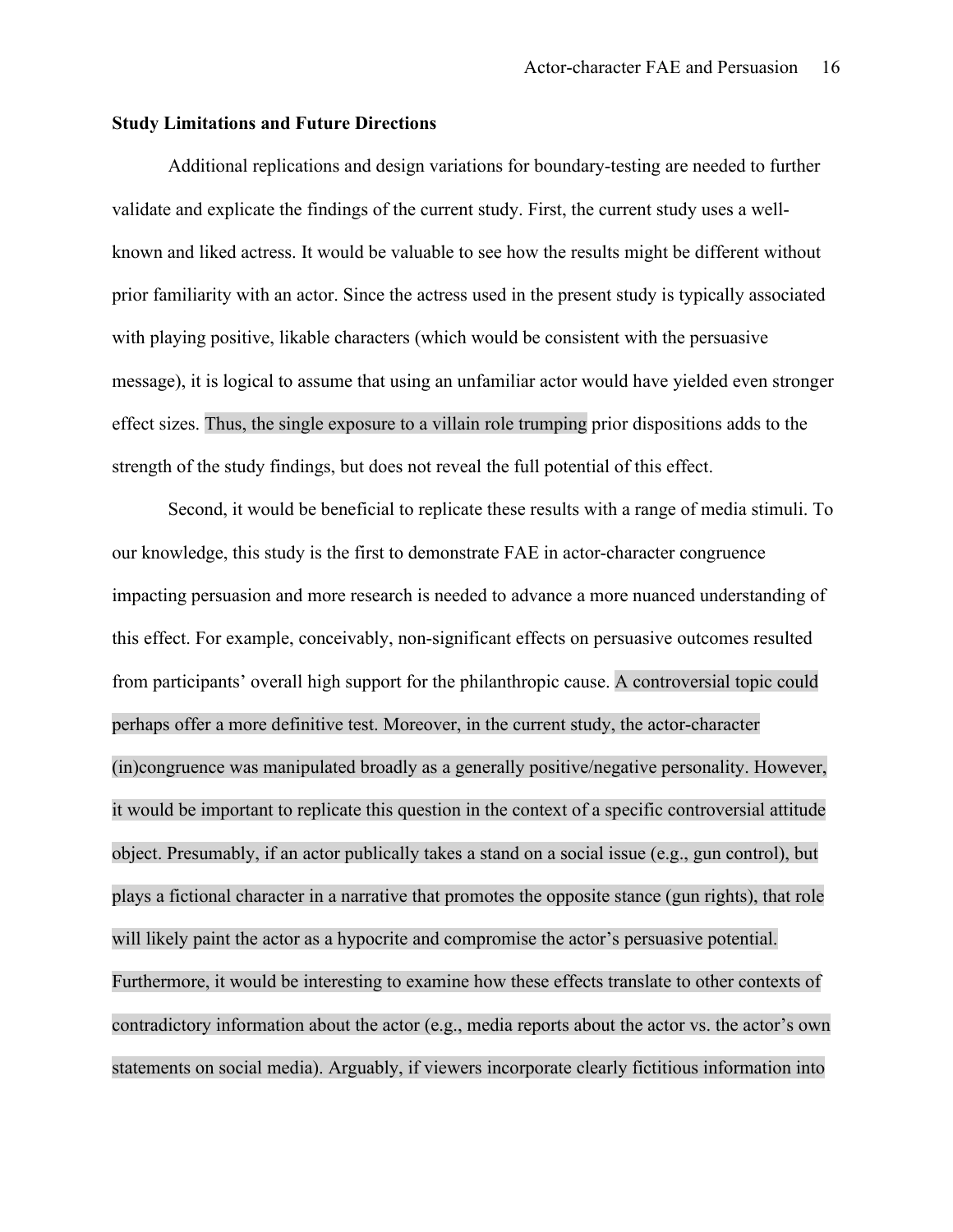# their mental-model of the actor, viewers would be even more susceptible to influences of information that is assumed to be true.

Lastly, it is important to examine the longevity of the effect. Following the procedures in past research in this area (e.g., Tal-Or & Papirman, 2007; Tukachinsky, 2015), participants in this study were exposed to the two incongruent messages during a single lab session. While this is naturalistic (e.g., commercials appear alongside entertainment messages), it is also important to further investigate how viewers manage inconsistencies between messages over time. In sum, although many questions remain open for further investigation, the study makes an important first step by addressing the fascinating phenomenon of media perception and media psychology in a multi-message environment.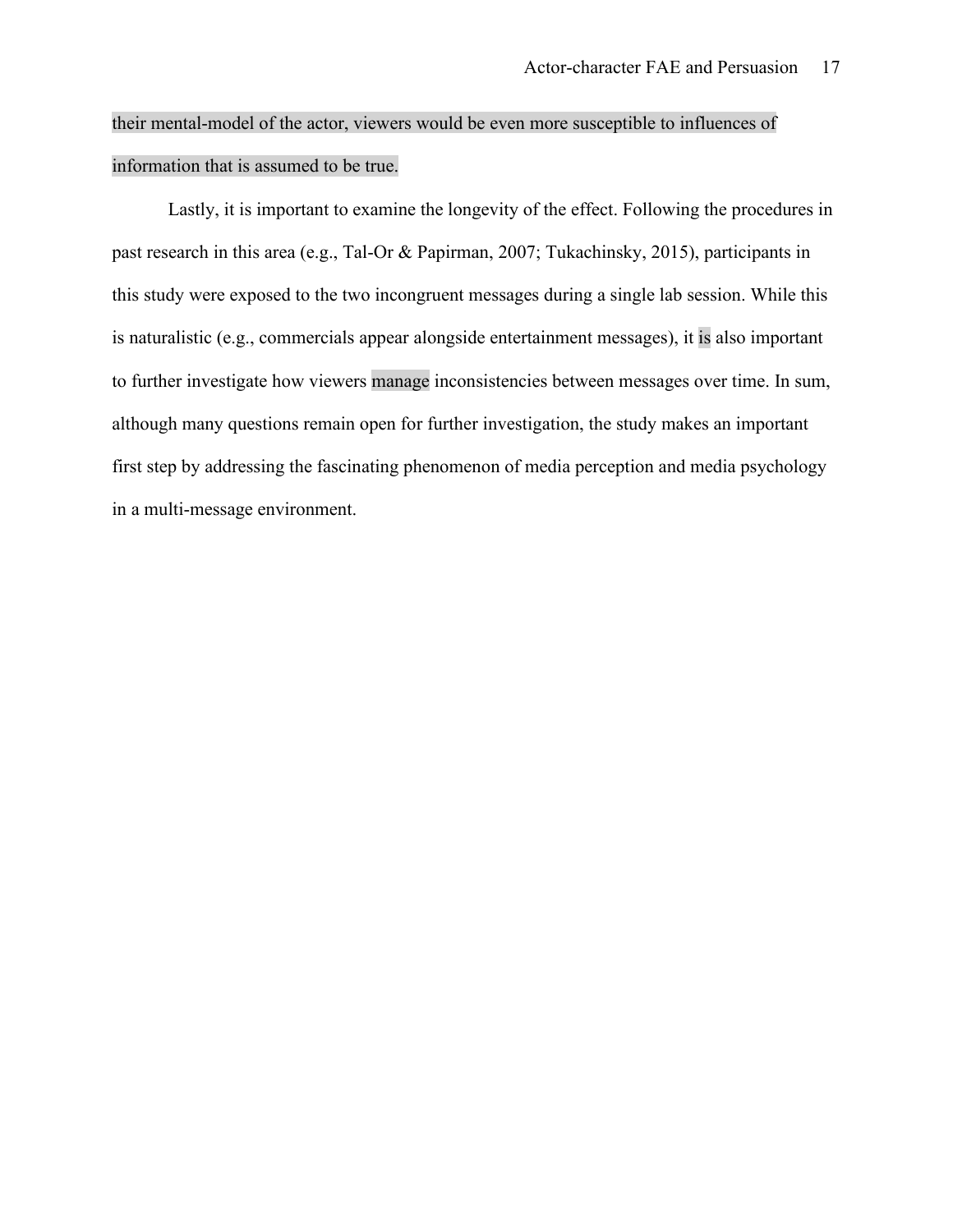#### References

Andrews, P. W. (2001). The psychology of social chess and the evolution of attribution mechanisms: Explaining the fundamental attribution error. *Evolution and Human Behavior, 22*(1), 11-29. https://doi.org/10.1016/S1090-5138(00)00059-3

Cohen, E. L. (2010). Expectancy violations in relationships with friends and media figures. *Communication Research Reports*, *27*(2), 97-111. https://doi.org/10.1080/08824091003737836

- Chung, K. Y., Derdenger, T. P., & Srinivasan, K. (2013). Economic value of celebrity endorsements: Tiger Woods' impact on sales of Nike golf balls. *Marketing Science, 32*(2), 271-293. https://doi.org/10.1287/mksc.1120.0760
- Dibble, J. L., Hartmann, T., & Rosaen, S. F. (2016). Parasocial interaction and parasocial relationship: Conceptual clarification and a critical assessment of measures. *Human Communication Research*, *42*(1), 21-44. https://doi.org/10.1111/hcre.12063
- Edwards, S. M., & La Ferle, C. (2009). Does gender impact the perception of negative information related to celebrity endorsers?, *Journal of Promotion Management , 15*(1/2), 22- 35. https://doi.org/10.1080/10496490902837940
- Fleming, J. H., & Darley, J. M. (1993). Actors and observers revisited: Correspondence bias, counterfactual surprise, and discounting in successive judgments of constrained behavior. *Social Cognition, 11*(4), 367-397. https://doi.org/10.1521/soco.1993.11.4.367
- Fleck, N., Korchia, M., & Le Ro, I. (2001). Celebrities in advertising: Looking for congruence or likability? *Psychology and Marketing*, *29*(9): 651–662 https://doi.org/10.1002/mar.20551
- Gilbert, D. T., & Malone, P. S. (1995). The correspondence bias. *Psychological Bulletin, 117,* 21-38. https://doi.org/10.1037/0033-2909.117.1.21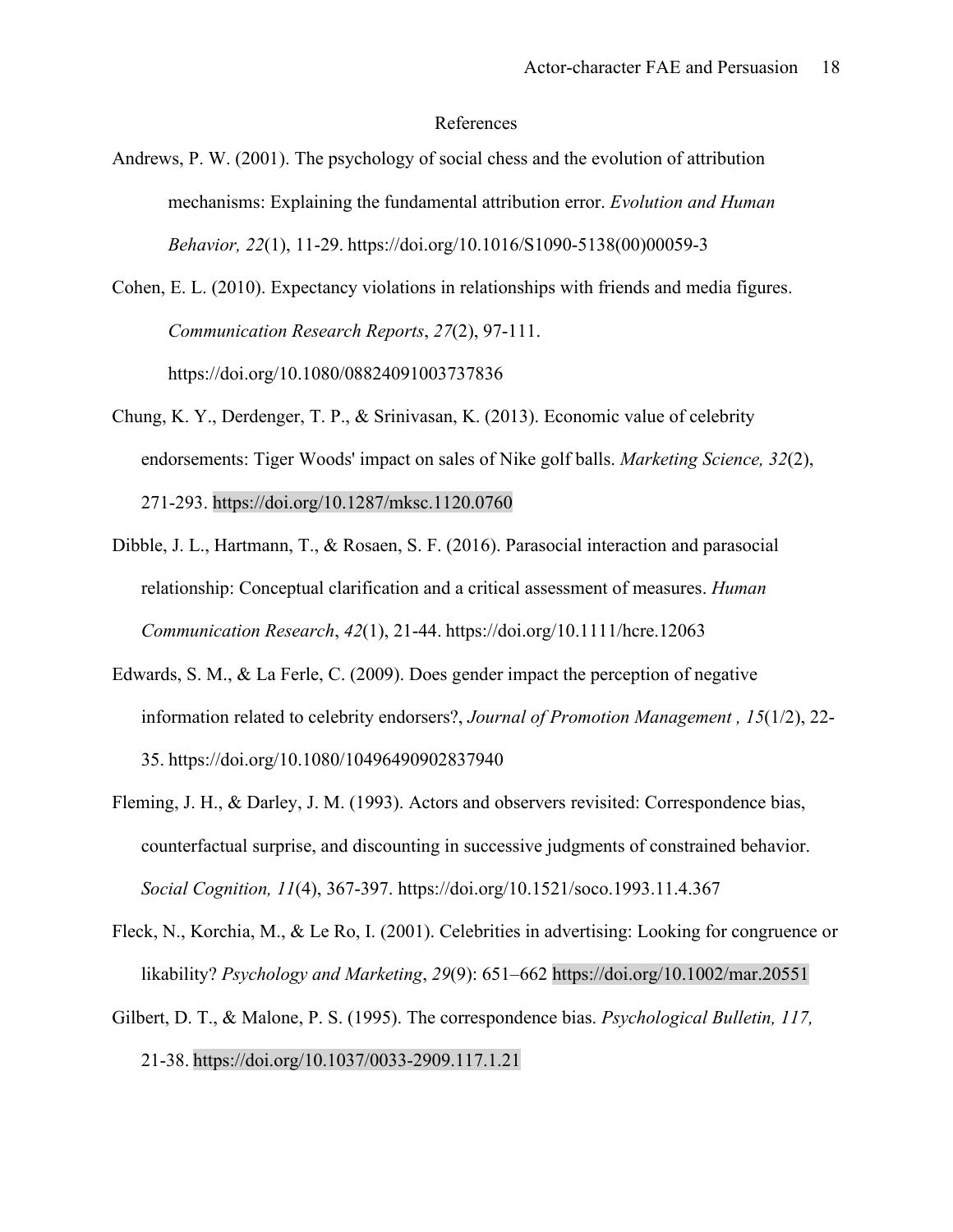- Kamins, M.A. (1990). An investigation into the 'Match-Up' hypothesis in celebrity advertising. *Journal of Advertising, 19*(1), 4-13. https://doi.org/10.1080/00913367.1990.10673175
- Kline, R. (2005). Principles and practice of structural equation modeling ( $2<sup>nd</sup>$  ed.). Guilford publications: NY.
- Knittel, C.R., & Stango, V. (2014). Celebrity endorsements, firm value, and reputation risk: evidence from the Tiger Woods scandal. *Management Science, 60* (1), 21-37. https://doi.org/10.1287/mnsc.2013.1749
- Kosenko, K. A., Binder, A. R., & Hurley, R. (2016). Celebrity influence and identification: a test of the Angelina effect. *Journal of Health Communication*, *21*(3), 318-326 https://doi.org/10.1080/10810730.2015.1064498
- Money, R. Bruce, Shimp, T. A., & Sakano, T. (2006). Celebrity endorsements in Japan and the United States. *Journal of Advertising Research 46*(1), 113-123. https://doi.org/10.2501/S0021849906060120
- Moyer-Gusé, E. (2008). Toward a theory of entertainment persuasion. *Communication Theory*, *18*(3), 407-425. https://doi.org/10.1111/j.1468-2885.2008.00328.x
- Niederdeppe, J., Kim, H. K., Lundell, H., Fazili, F. & Frazier, B. (2012). Beyond counterarguing: Simple elaboration, complex integration, and counterelaboration in response to variations in narrative focus and sidedness. *Journal of Communication, 62,* 758–777. https://doi.org/10.1111/j.1460-2466.2012.01671.x

Ross, L. (1977). The intuitive psychologist and his shortcomings: distortions in the attribution process. In: L. Berkowitz (Ed.), *Advances in experimental psychology*, vol. 10 (pp. 173-220). New York: Academic Press.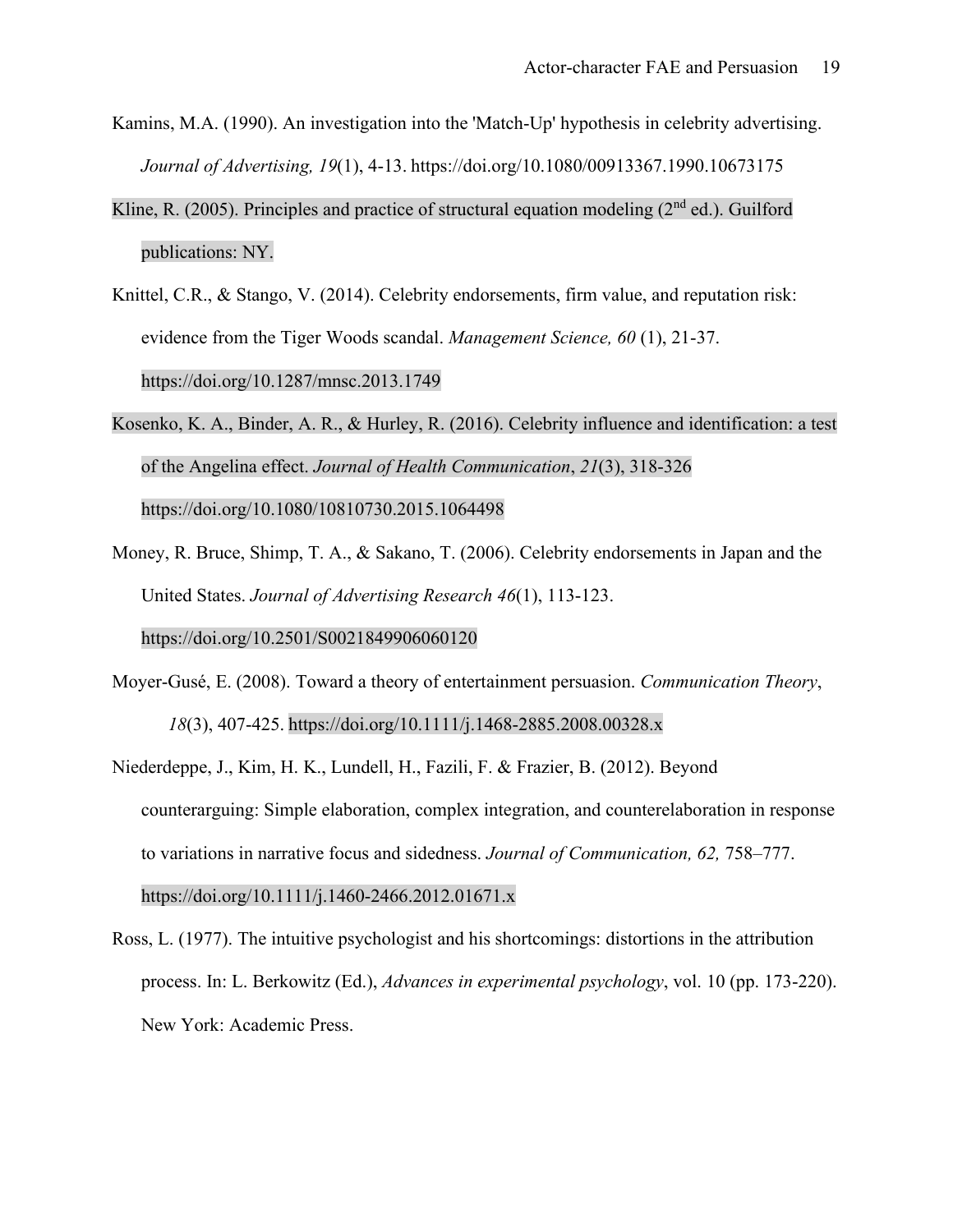- Silvera, D. H., & Austad, B. (2004). Factors predicting the effectiveness of celebrity endorsement advertisements. *European Journal of Marketing, 38*(11/12), 1509-1526. https://doi.org/10.1108/03090560410560218
- Snyder, M., & Jones, E. E. (1974). Attitude attribution when behavior is constrained. *Journal of Experimental Social Psychology, 10*, 585-600.

Tal-Or, N., & Papirman, Y. (2007). The fundamental attribution error in attributing fictional figures' characteristics to the actors. *Media Psychology, 9*(2), 331-345. doi:10.1080/15213260701286049

- Tuchakinsky, R. (2010). Para-romantic love and para-friendships: Development and assessment of a multiple parasocial relationships scale. *American Journal of Media Psychology, 3,*  73-94.
- Tukachinksy, R. (2015). When actors don't walk the talk: Parasocial relationships moderate the effect of actor-character incongruence. *International Journal of Communication*, *9*, https://doi.org/10.1932/8036/20150005
- Tukachinsky, R., & Sangalang, A. (2016). The effect of relational and interactive aspects of parasocial experiences on attitudes and message resistance. *Communication Reports*, *29*(3), 175-188. https://doi.org/10.1080/08934215.2016.1148750
- Zhou, L., & Whitla, P. (2013). How negative celebrity publicity influences consumer attitudes: The mediating role of moral reputation. *Journal of Business Research, 66*(8), 1013-1020. https://doi.org/10.1016/j.jbusres.2011.12.025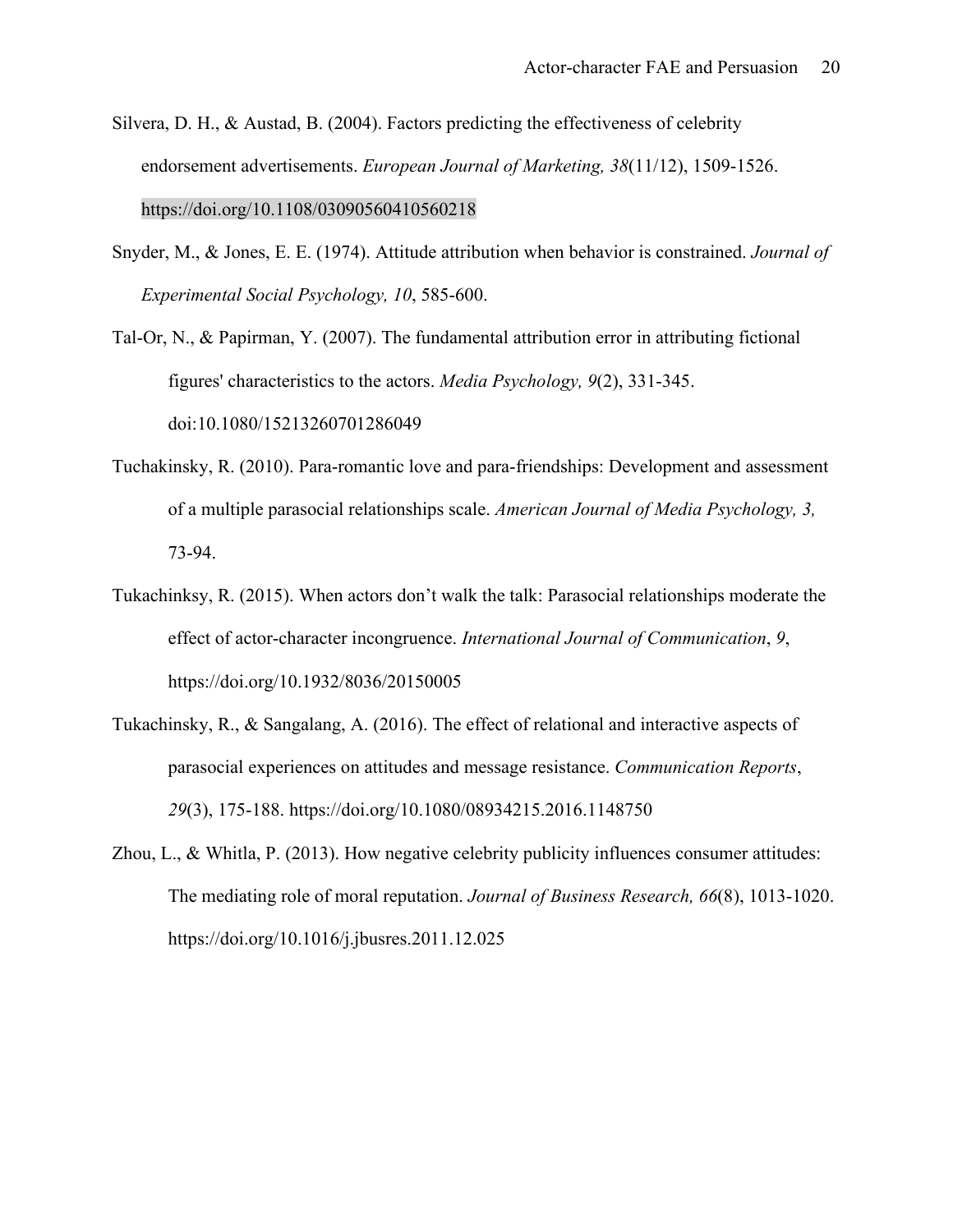Table 1

### *Means and Standard Deviations by Condition*

|                     | Negative          |      | Positive          |     | Control           |      | F(2,171)      |
|---------------------|-------------------|------|-------------------|-----|-------------------|------|---------------|
|                     | character         |      | character         |     |                   |      |               |
|                     | M                 | Sd   | M                 | Sd  | M                 | Sd   |               |
| <b>PSR</b>          | 4.00 <sub>a</sub> | 1.37 | 5.02 <sub>b</sub> | .95 | 4.82 <sub>b</sub> | 1.04 | $12.50**$     |
| <b>Attributions</b> | 4.65a             | 1.99 | 6.14 <sub>b</sub> | .74 | 6.12 <sub>b</sub> | .84  | $24.71**$     |
| Counterarguing      | .90 <sub>a</sub>  | 1.22 | .42 <sub>b</sub>  | .74 | .60 <sub>ab</sub> | .96  | $3.40*$       |
| Hospital support    | 5.83 <sub>a</sub> | .75  | 5.99a             | .65 | 5.93 <sub>a</sub> | .74  | $.74$ (p=.47) |

*Note.* \* *p* <.05, \*\* *p* < .001

Means in each row sharing the same subscript letter are not significantly different from each other (Bonferroni,  $p >$ 

.10).